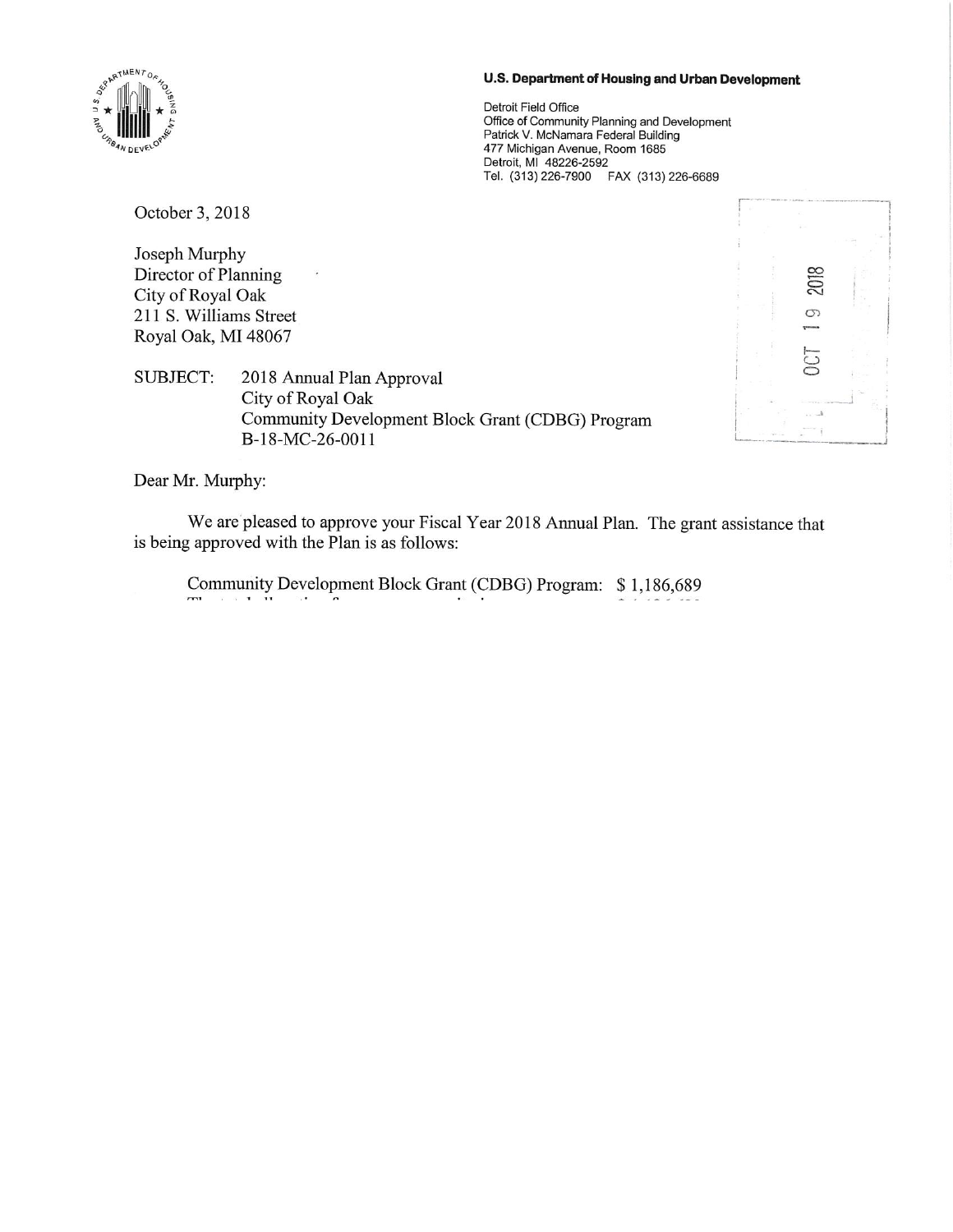If you have any questions or concerns regarding this letter or other items related to the community development programs, please contact, Darrick Mallad, Community Planning and Development Representative, at (313) 234-7328 or darrick.t.mallad@hud.gov.

Sincerely,

Keith E. Hernández, /(ICP Director Office of Community Planning and Development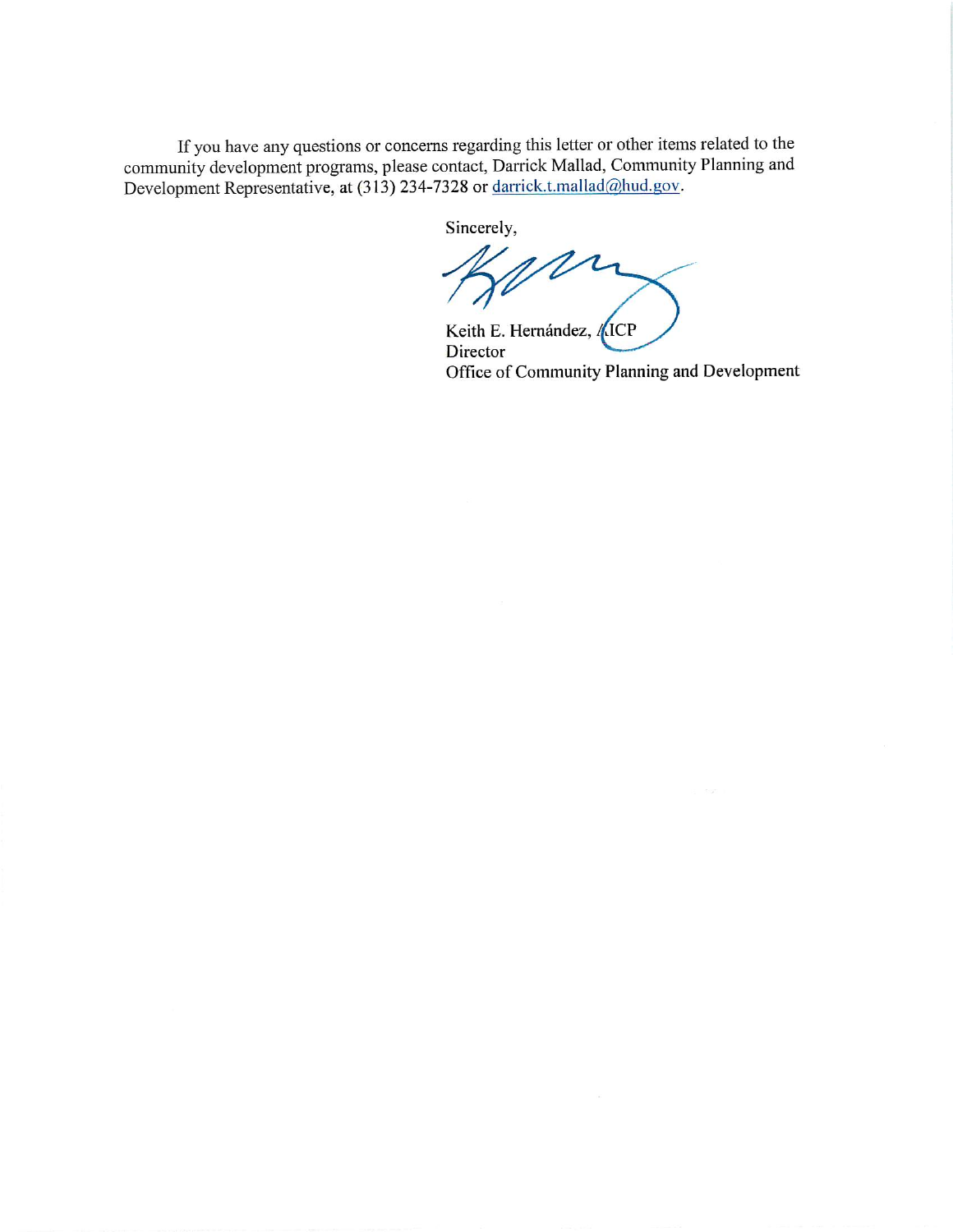# Executive Summary

# AP-05 Executive Summary - 91.200(c), 91.220(b)

#### 1. Introduction

The City of Royal Oak's community development block grant (CDBG) objective is to address the houisng and community development needs of low- and moderate-income (LMI) residents by taking advantage of opportunities to ensure decent and affordable housing, a suitable living environment and where applicable, expand economic development. This document will address the CDBG-funded activities, and how they achieve these objectives, for the city's CDBG program for PY2018.

#### **Location Map**



#### location map - City of Royal Oak, Michigan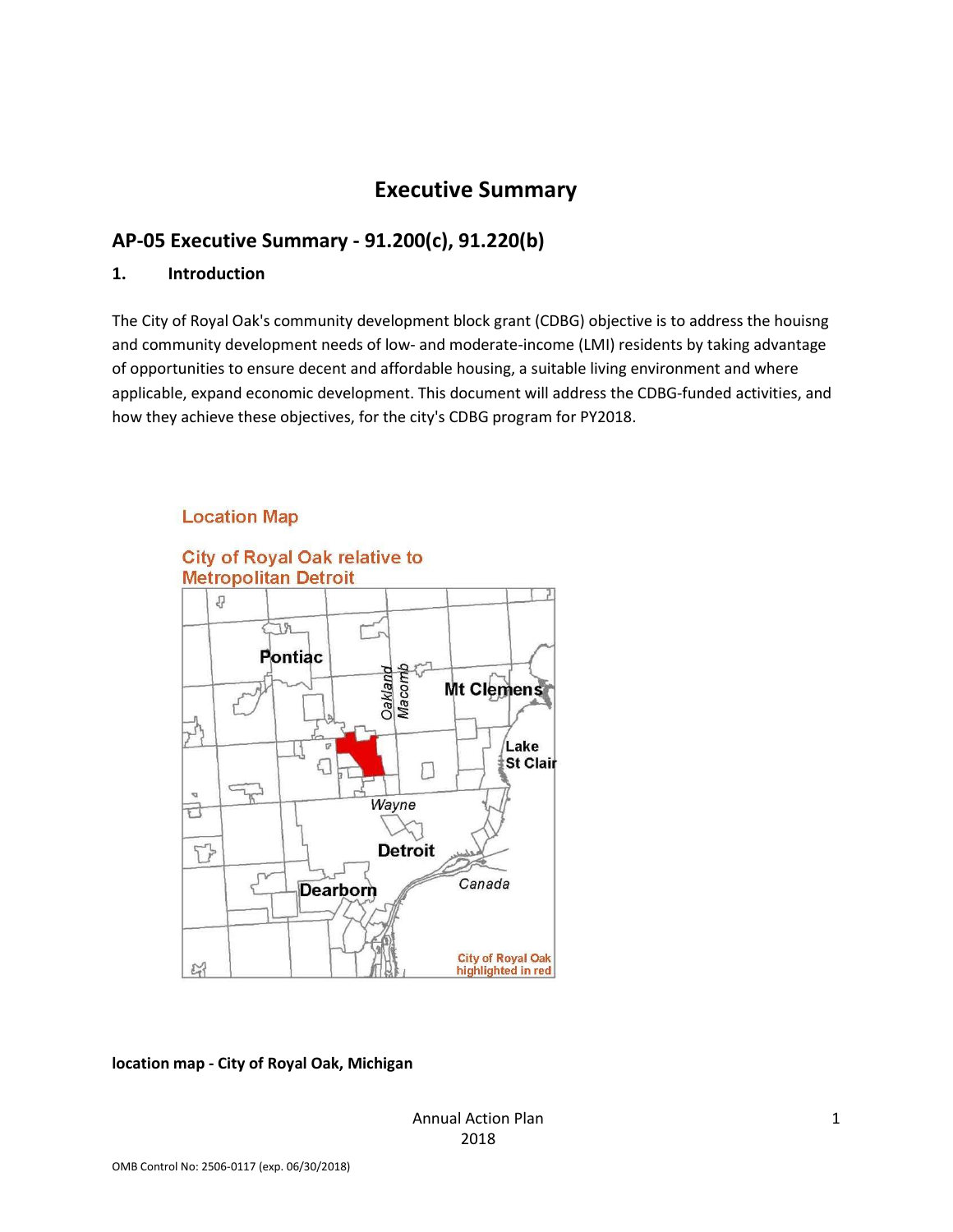## 2. Summarize the objectives and outcomes identified in the Plan

This could be a restatement of items or a table listed elsewhere in the plan or a reference to another location. It may also contain any essential items from the housing and homeless needs assessment, the housing market analysis or the strategic plan.

The City of Royal Oak has developed the following community needs priorities/objectives:

## **Housing**

Affordable Owner-Occupied and Renter-Occupied Housing - To preserve and increase the supply of affordable owner and renter-occupied housing for LMI residents, through housing rehabilitation, new construction, advocacy, policies and regulations.

Special Needs Housing - To preserve and increase the supply of affordable housing with supportive services for special needs populations, including the frail elderly and disabled persons through housing rehabilitation, new construction, advocacy, policies and regulations.

Fair Housing Choice - To promote and ensure fair housing choice for all residents.

#### Homeless

Homeless Public Services - To support public services that help those experiencing homelessness or those at-risk of becoming homeless to gain life skills and self-sufficiency.

Homeless Housing - To support existing housing for homeless, including emergency, transitional and permanent housing with supportive public services.

#### Neighborhood Investment

Public Improvements and Facilities - To enhance and improve the level of service of the city's public facilities and infrastructure in CDBG target areas by identifying, designing and implementing unique projects.

Blighted Property - To eliminate blighted commercial properties which have an overwhelming negative impact on adjacent neighborhoods and present major obstacles to the overall redevelopment of corridors throughout the city.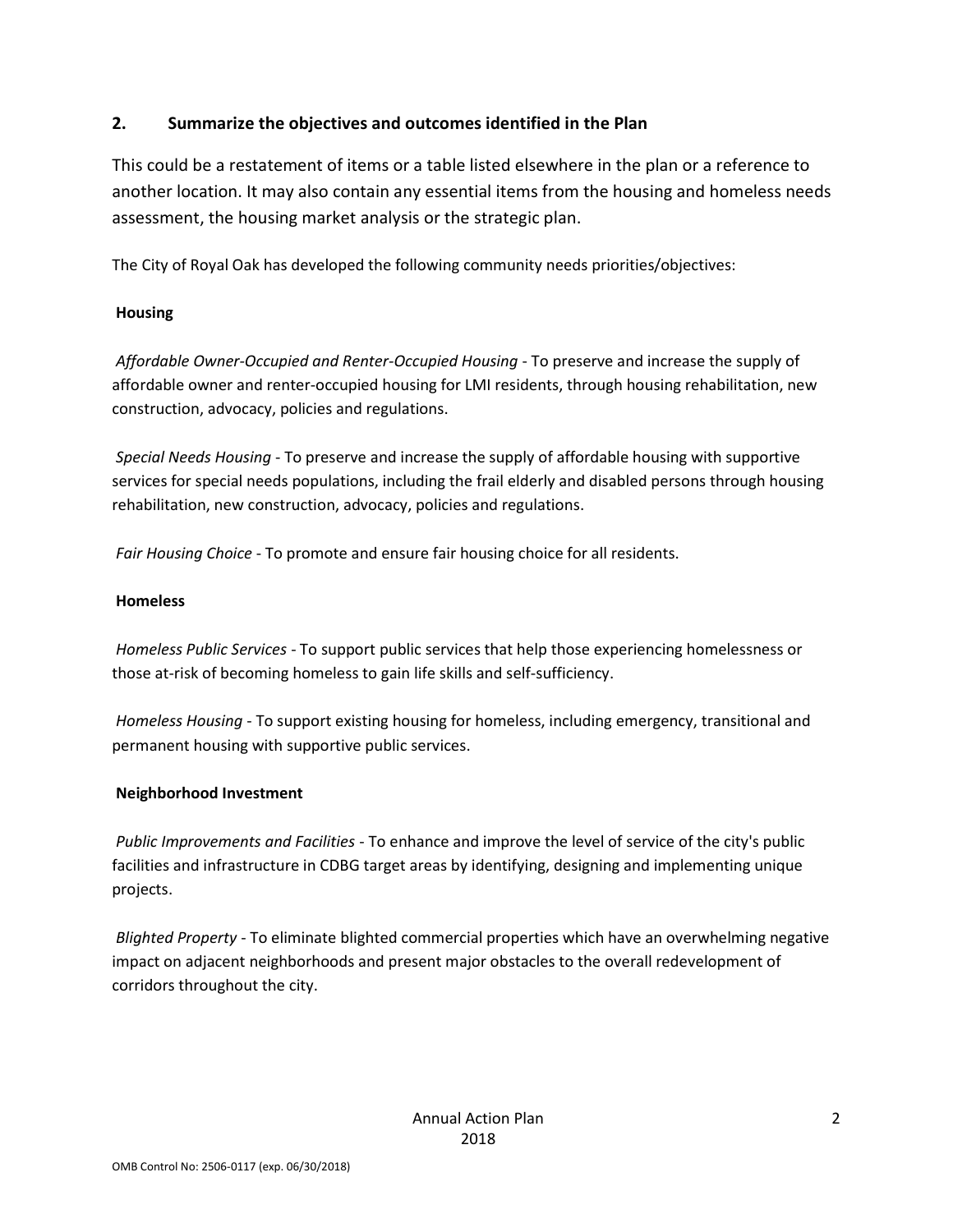## 3. Evaluation of past performance

This is an evaluation of past performance that helped lead the grantee to choose its goals or projects.

Single-family homes represent approximately 62% of the city's total land use. The overwhelming majority of these single-family homes were built prior to 1960. Since the inception of the CDBG program, Royal Oak has allocated tremendous resources to assist LMI single-family homeowners maintain and renovate their homes. The program is designed to provide grants and low or no interest loans for rehabilitation projects. It ensures affordability and preserves the aging housing stock. It's been successful at stabilizing neighborhoods city-wide. Royal Oak will continue to allocate CDBG resources to this activity.

 In the fall of 2013, Royal Oak completed a large infrastructure project by leveraging CDBG funds from three program years. This project was able to transform a blighted corridor and has led to greater interest in real estate along the corridor. While it is difficult to allocate funds over several program years and meet the US Department of Housing & Urban Development's timeliness of expenditures requirements, Royal Oak believes that such projects will have a large impact on a corridor or neighborhood versus small scale projects spread across the entire city each year. Royal Oak will continue to identify, design and implement unique projects which transform corridors and neighborhoods.

 Additionally, several years ago Royal Oak utilized CDBG funds to purchase and demolish a blighted property with a blighted corridor. Upon completion of the large-scale infrastructure project along the same blighted corridor, developers began to approach the city to purchase and redevelop the once blighted property. The property was sold and is currently under construction for a new concept of small scale apartments. The developer specifically selected the property and type of living environment due to the CDBG-funded infrastructure improvements which created a more pedestrian-friendly corridor to neighborhoods and downtown.

## 4. Summary of Citizen Participation Process and consultation process

Summary from citizen participation section of plan.

Public participation is an important part of the development process of the annual action plan. At the start of developing the annual action plan, staff distributed electronic and postal notice of the availability for agencies to submit application for funding. The notice was distributed to a wide variety of organizations that retain strong historical connections to Royal Oak's community needs efforts. The city's website contains an electronic application. The website posting makes the application more accessible to interested organizations. Organizations were able to submit applications during a four month timeframe. During the submittal process, city staff consults with staff from these agencies / organizations. Consulting with the agencies that help identify and address the city's priorty needs is critical. Royal Oak residents know what is happening in their neighborhoods. Staff tries outreach efforts

Annual Action Plan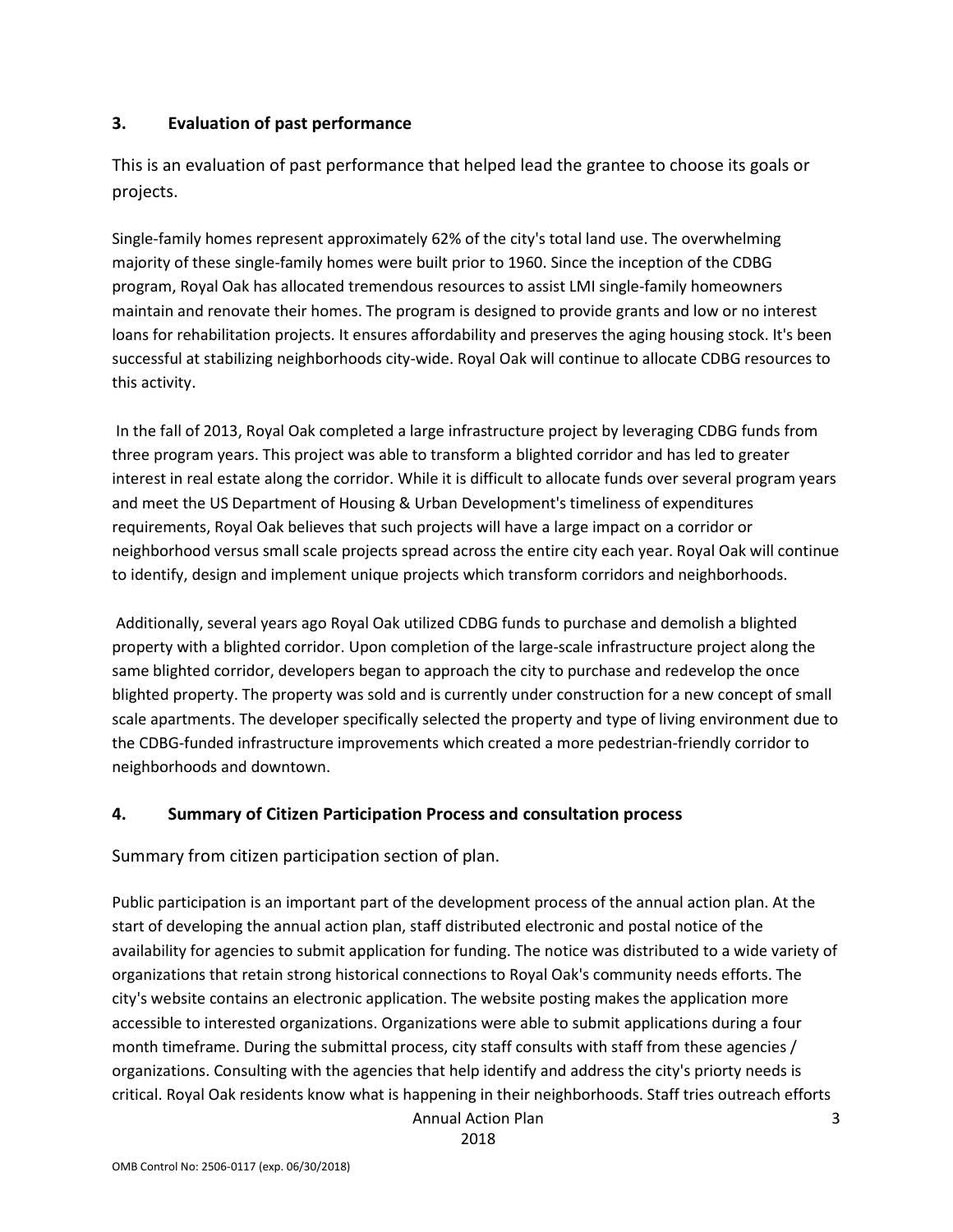to gain knowledge from residents by posting notices of public hearings, meetings, availability of documents, etc. Historically, a low percentage of residents provide input.

# 5. Summary of public comments

This could be a brief narrative summary or reference an attached document from the Citizen Participation section of the Con Plan.

Public hearings were held at the November 28, 2017 and May 22, 2018 Royal Oak Rehabilitation Board of Appeals' meetings. No public comment was provided at either meeting. Additionally, the June 11, 2018, Royal Oak City Commission meeting includeded a public comment portion of the agenda. No public comment was provided. The city allowed for a 30 day comment period prior to submitting the annual action plan. No public comment was provided.

# 6. Summary of comments or views not accepted and the reasons for not accepting them

Not applicable. No public comments were provided. Therefore, this circumstance did not present itself.

# 7. Summary

The annual action plan reflects the coordinated efforts of residents, volunteers, staff, elected officials, local public service agencies and private developers. This plan will help determine how federal funding and additional leveraged funding will be expended to address Royal Oak's community and housing priorities/needs under HUD's CDBG program.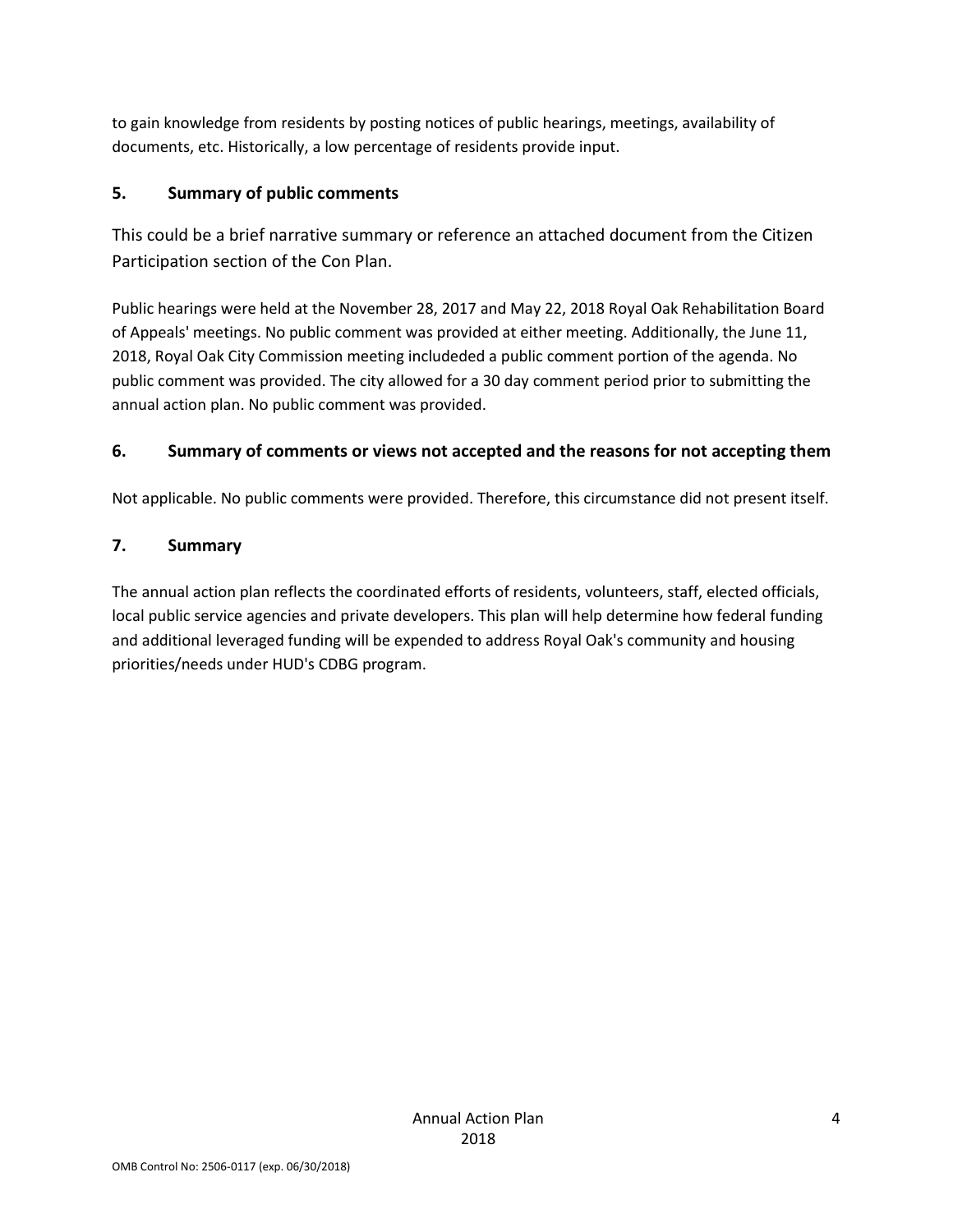# PR-05 Lead & Responsible Agencies - 91.200(b)

# 1. Agency/entity responsible for preparing/administering the Consolidated Plan

The following are the agencies/entities responsible for preparing the Consolidated Plan and those responsible for administration of each grant program and funding source.

| <b>Agency Role</b> |                           | Name |  | Department/Agency |                                                    |
|--------------------|---------------------------|------|--|-------------------|----------------------------------------------------|
|                    |                           |      |  |                   |                                                    |
|                    | <b>CDBG Administrator</b> |      |  |                   | Community Development Department-Planning Division |

Table 1 – Responsible Agencies

#### Narrative

The planning division of the City of Royal Oak's Community Development Department is responsible for overseeing the development of the consolidated plan. Staff has utilized several community planning initiatives to develop various components of the consolidated plan, including working with the city's rehabilitation board of appeals and city comission, meeting with various county and local government representatives including members of the Oakland County HOME Consortium on many occasions. The City of Royal Oak also works with community organizations and various city departments to provide public services and facilities to address the city's objectives in carrying out the consolidated plan.

#### Consolidated Plan Public Contact Information

Joseph M. Murphy, Director of Planning 211 Williams St City of Royal Oak, Michigan

 joem@romi.gov (248) 246-3285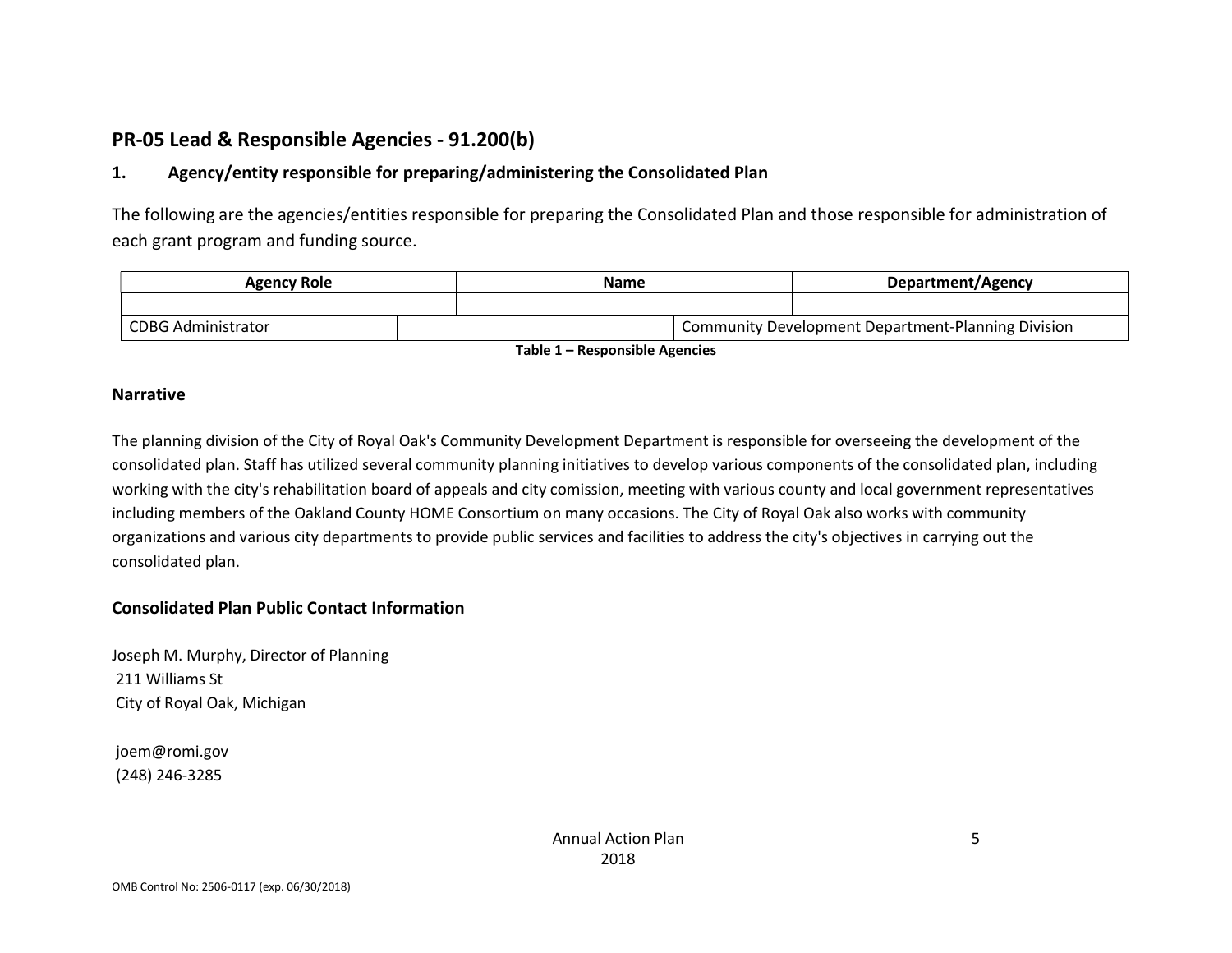# AP-10 Consultation - 91.100, 91.200(b), 91.215(l)

#### 1. Introduction

The planning division of the City of Royal Oak's Community Development Department, in cooperation with other government, non-profit and private agencies, Oakland County HOME Consortium members, and Oakland County's CoC, developed the five-year consolidated plan. A wide vareity of nearly eighty (80) individual agencies, groups, and organizations were invited to participate in the process via consultation. The five-year consolidated plan allowed the city to develop its priority needs. The strategic plan provides an overview of why the city may spend CDBG program funds over the next five years to address its priority needs. During these five years, the city will focus its consultation efforts toward agencies and organizations that help the city address its priority needs. City staff will communicate and take funding applications from any service agency or organization. However, the city will expend its funds on its identified priorities.

# Provide a concise summary of the jurisdiction's activities to enhance coordination between public and assisted housing providers and private and governmental health, mental health and service agencies (91.215(l)).

Each year the local CoC hosts a community resource day. Over forty local service agencies are present to provide individuals in need with access to housing, employment, health screening, food and much more. This is the single largest gathering of cross discipline social services in Oakland County. For the past several years, it has been hosted by a local religious institiution. The facility was limited in its capacity and availability of parking. Last year, city staff reached out to the CoC Director and offered the city's farmers' market for their November 1, 2017 event. The farmers' market is a much larger facility and has an abundance of parking. On January 11, 2018, I had a follow-up meeting with the CofC Director. She indicated that all of the participating agencies thought the farmers' market was a much better venue for the event.

# Describe coordination with the Continuum of Care and efforts to address the needs of homeless persons (particularly chronically homeless individuals and families, families with children, veterans, and unaccompanied youth) and persons at risk of homelessness.

The city is in regular communication with the director of the local CoC. This allows us to have one-onone conversations to understand their efforts and assist in any way possible. The CoC and local service agencies are aware of the needs of homeless and at risk persons in the southeast portion of Oakland County. The CoC is charged with coordinating the HUD-required Point In Time (PIT) Count each January. Homeless and at risk individuals tend to be more concentrated in the Pontiac area and the southeast portion of Oakland County. The PIT Count requires a facility for over 100 volunteers to gather before being deployed through this portion of the county. The city provides use of its farmers' market at no cost. Additionally, the CoC organizes a Community Resource Day each November. This event is attended

> Annual Action Plan 2018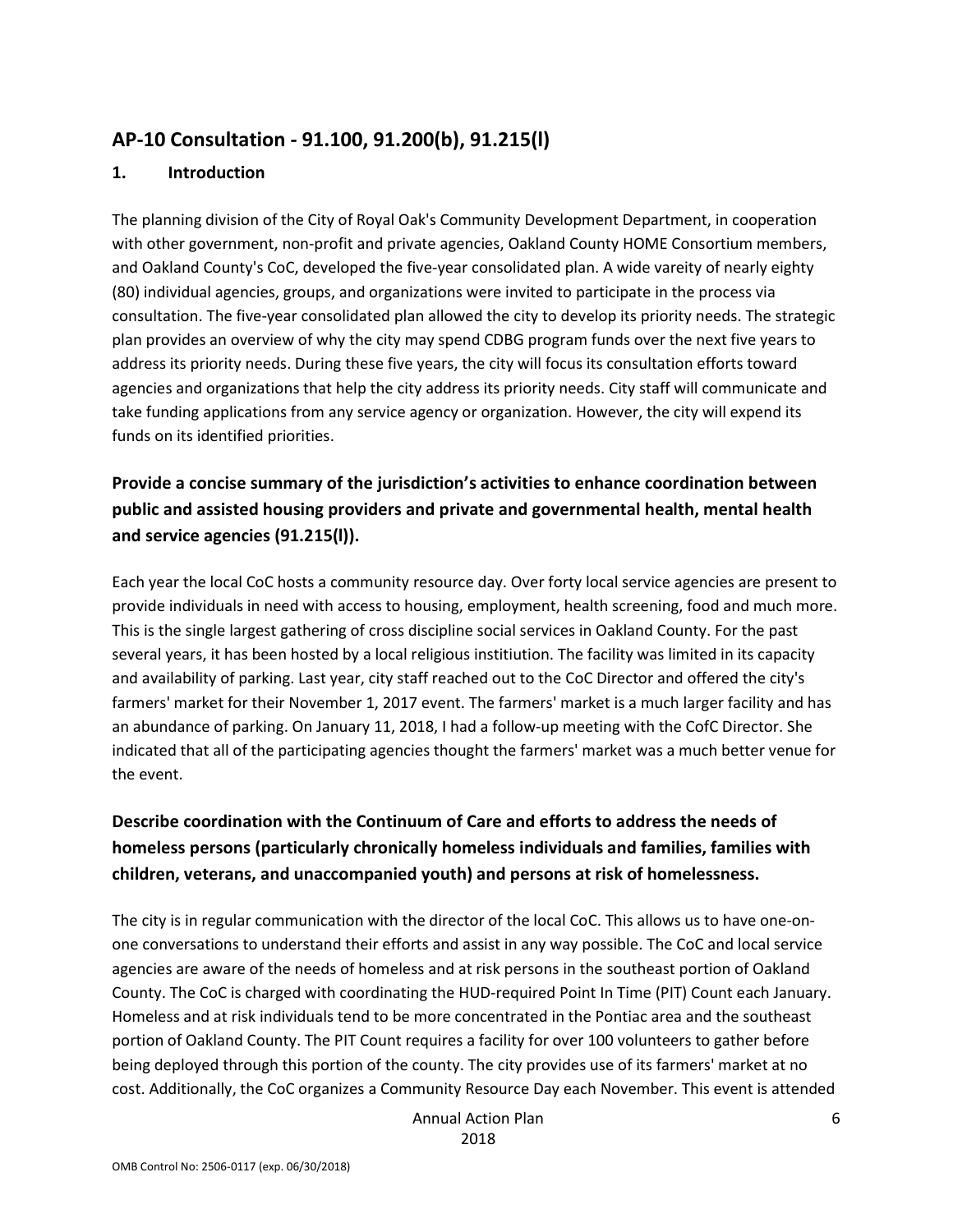by over forty local service agencies are present to provide individuals in need with access to housing, employment, health screening, food and much more. This is the single largest gathering of cross discipline social services in Oakland County. The city provides use of its farmers' market at no cost. City staff attends each of these events to see first hand the good work done by the CoC, service agencies and local volunteers.

# Describe consultation with the Continuum(s) of Care that serves the jurisdiction's area in determining how to allocate ESG funds, develop performance standards for and evaluate outcomes of projects and activities assisted by ESG funds, and develop funding, policies and procedures for the operation and administration of HMIS

Royal Oak does not receive ESG funds, but does provide feedback and assistance with the development of performance standards, evaluation, and development of policies and procedures when asked to provide input. During PY 2015 during the making of the upcoming consolidated plan, city staff met directly with local CoC, HMIS Administrator, and housing and supportive service providers on several occassions to become better informed on their efforts and the needs of their clients. Numerous agencies were provide notice of the city's community needs survey and availability of CDBG funds. As a result, the city developed precise community needs priorities/objectives to accompolish over the next five years. The city maintains on-going communication and consultation with housing and service providers.

# 2. Agencies, groups, organizations and others who participated in the process and consultations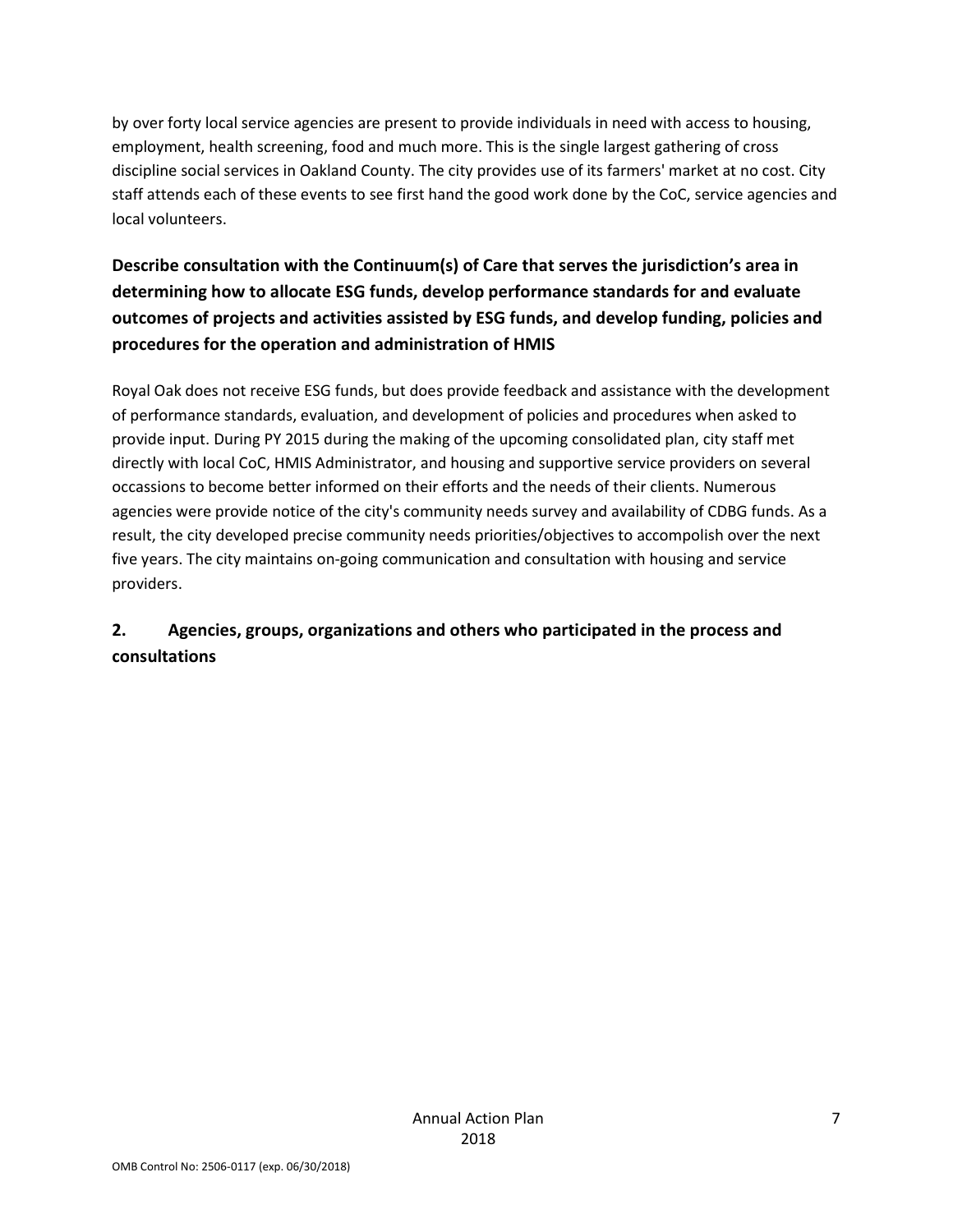| Table 2 - Agencies, groups, organizations who participated |  |  |
|------------------------------------------------------------|--|--|
|------------------------------------------------------------|--|--|

| $\mathbf{1}$   | Agency/Group/Organization                                                                                                                                         | City of Royal Oak                                                                                                                                                                                                                                                                                                                                                                                                        |
|----------------|-------------------------------------------------------------------------------------------------------------------------------------------------------------------|--------------------------------------------------------------------------------------------------------------------------------------------------------------------------------------------------------------------------------------------------------------------------------------------------------------------------------------------------------------------------------------------------------------------------|
|                | <b>Agency/Group/Organization Type</b>                                                                                                                             | Housing<br>Services-Elderly Persons<br>Services-Persons with Disabilities<br>Other government - Local                                                                                                                                                                                                                                                                                                                    |
|                | What section of the Plan was addressed by<br><b>Consultation?</b>                                                                                                 | Non-Homeless Special Needs<br><b>Economic Development</b>                                                                                                                                                                                                                                                                                                                                                                |
|                | Briefly describe how the Agency/Group/Organization<br>was consulted. What are the anticipated outcomes of<br>the consultation or areas for improved coordination? | The City of Royal Oak's R.O.S.E.S. (Royal Oak Senior Essential Services) program<br>was consulted to help determine the level of need for the service they provide to<br>the community based on its prior relationship to the city's CDBG program.<br>Additionally, they were invited to submit an application to receive CDBG funds to<br>assist their efforts. There was no anticipated outcome prior to consultation. |
| $\overline{2}$ | Agency/Group/Organization                                                                                                                                         | <b>HAVEN</b>                                                                                                                                                                                                                                                                                                                                                                                                             |
|                | <b>Agency/Group/Organization Type</b>                                                                                                                             | Services-Victims of Domestic Violence<br>Services - Victims                                                                                                                                                                                                                                                                                                                                                              |
|                | What section of the Plan was addressed by<br><b>Consultation?</b>                                                                                                 | Homeless Needs - Families with children<br>Non-Homeless Special Needs                                                                                                                                                                                                                                                                                                                                                    |
|                | Briefly describe how the Agency/Group/Organization<br>was consulted. What are the anticipated outcomes of<br>the consultation or areas for improved coordination? | This agency was consulted to help determine the level of need for the service<br>they provide to the community based on its prior relationship to the city's CDBG<br>program. Additionally, they were invited to submit an application to receive<br>CDBG funds to assist their efforts. There was no anticipated outcome prior to<br>consultation.                                                                      |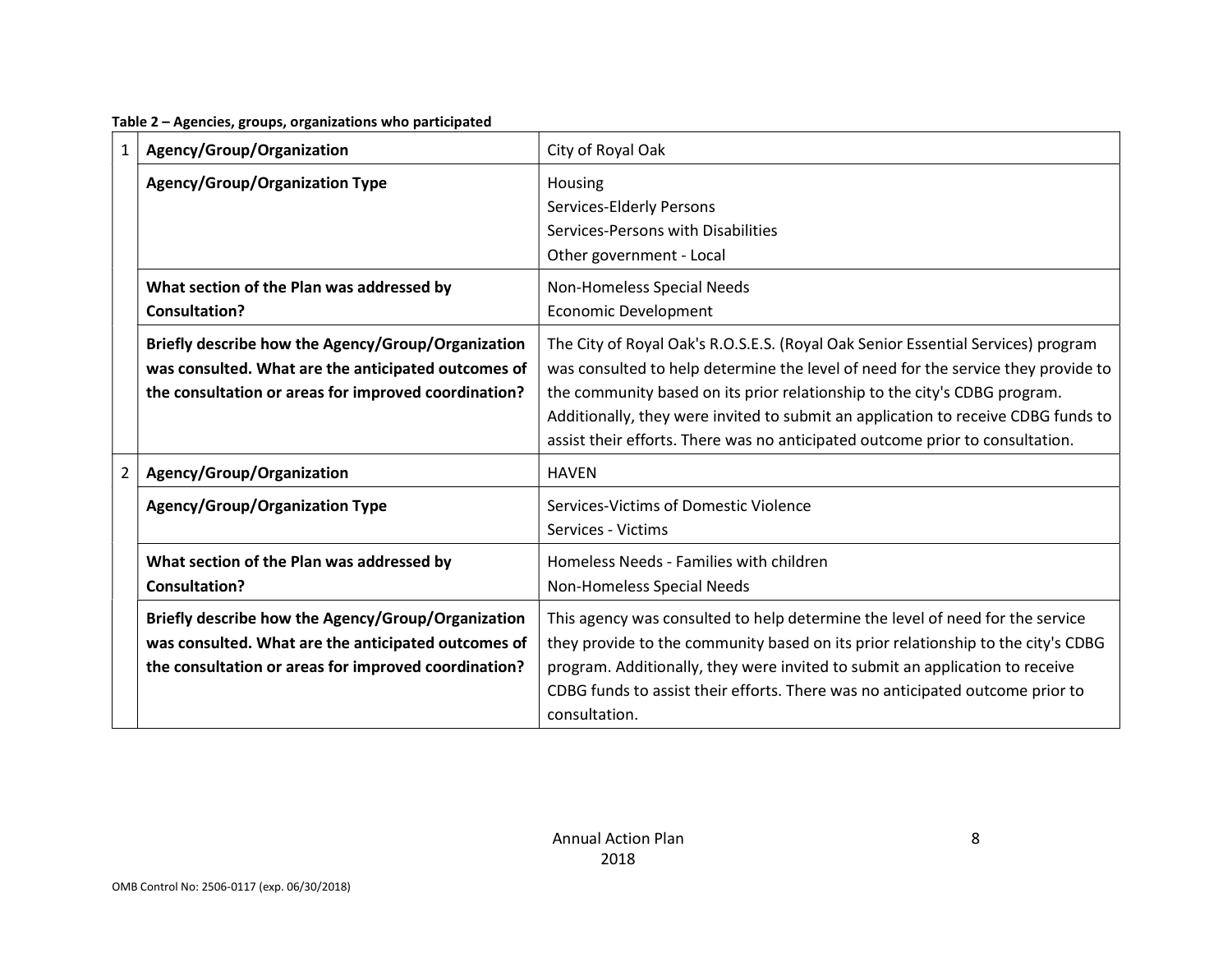| 3 | Agency/Group/Organization                            | South Oakland Shelter                                                            |  |  |
|---|------------------------------------------------------|----------------------------------------------------------------------------------|--|--|
|   | <b>Agency/Group/Organization Type</b>                | Services - Housing                                                               |  |  |
|   |                                                      | Services-homeless                                                                |  |  |
|   |                                                      | Services-Health                                                                  |  |  |
|   |                                                      | Services-Education                                                               |  |  |
|   |                                                      | Services-Employment                                                              |  |  |
|   | What section of the Plan was addressed by            | <b>Housing Need Assessment</b>                                                   |  |  |
|   | <b>Consultation?</b>                                 | Homeless Needs - Chronically homeless                                            |  |  |
|   |                                                      | Homeless Needs - Families with children                                          |  |  |
|   |                                                      | Homelessness Needs - Veterans                                                    |  |  |
|   |                                                      | Homelessness Needs - Unaccompanied youth                                         |  |  |
|   |                                                      | <b>Homelessness Strategy</b>                                                     |  |  |
|   | Briefly describe how the Agency/Group/Organization   | This agency was consulted to help determine the level of need for the service    |  |  |
|   | was consulted. What are the anticipated outcomes of  | they provide to the community based on its prior relationship to the city's CDBG |  |  |
|   | the consultation or areas for improved coordination? | program. Additionally, they were invited to submit an application to receive     |  |  |
|   |                                                      | CDBG funds to assist their efforts. There was no anticipated outcome prior to    |  |  |
|   |                                                      | consultation.                                                                    |  |  |
| 4 | Agency/Group/Organization                            | <b>OAKLAND COUNTY</b>                                                            |  |  |
|   | <b>Agency/Group/Organization Type</b>                | Other government - Local                                                         |  |  |
|   | What section of the Plan was addressed by            | <b>Housing Need Assessment</b>                                                   |  |  |
|   | Consultation?                                        | <b>Homelessness Strategy</b>                                                     |  |  |
|   |                                                      | Non-Homeless Special Needs                                                       |  |  |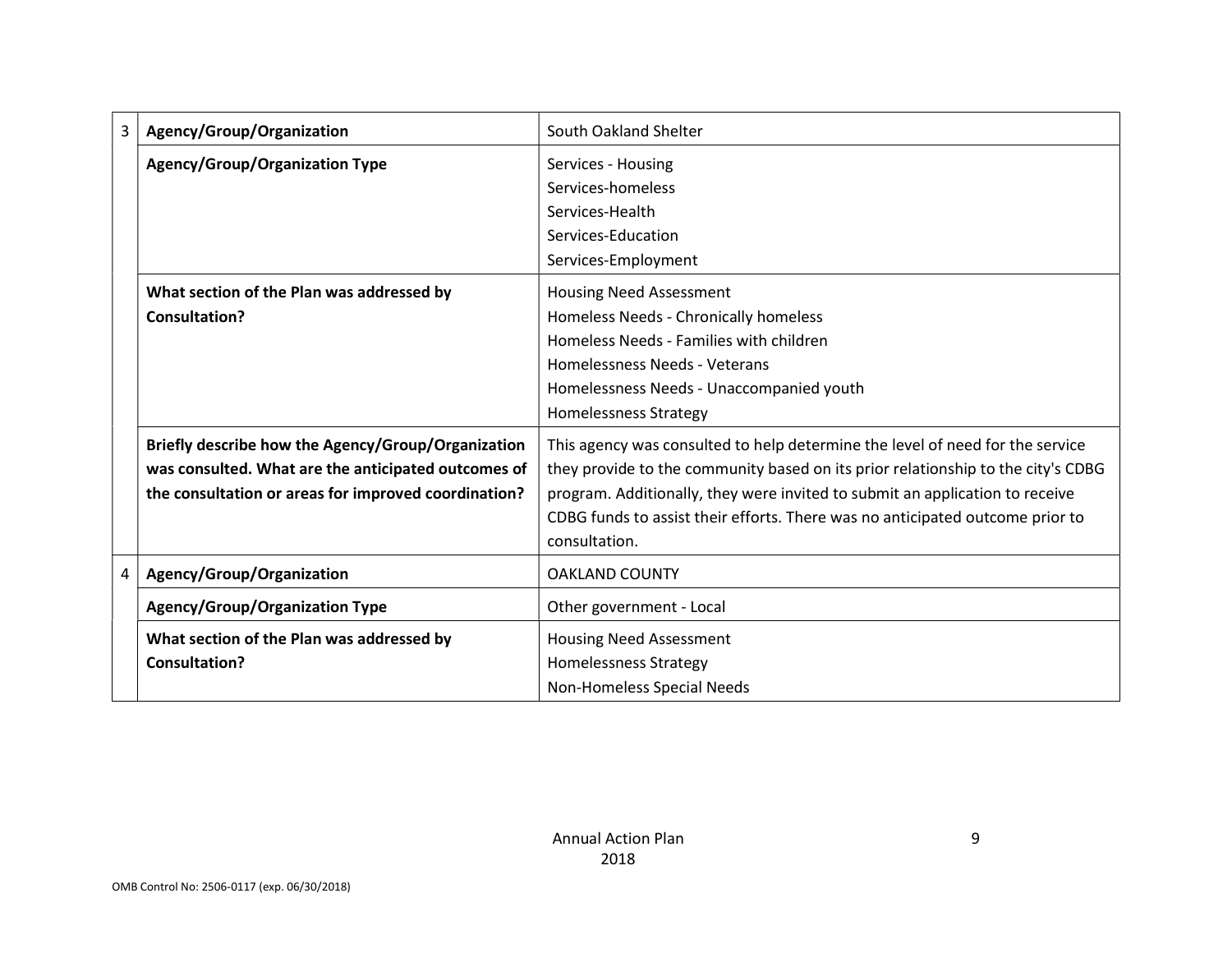| Briefly describe how the Agency/Group/Organization   | This agency was consulted to help determine the level of need for the service    |
|------------------------------------------------------|----------------------------------------------------------------------------------|
| was consulted. What are the anticipated outcomes of  | they provide to the community based on its prior relationship to the city's CDBG |
| the consultation or areas for improved coordination? | program. Additionally, they were invited to submit an application to receive     |
|                                                      | CDBG funds to assist their efforts. There was no anticipated outcome prior to    |
|                                                      | consultation.                                                                    |

# Identify any Agency Types not consulted and provide rationale for not consulting

none.

# Other local/regional/state/federal planning efforts considered when preparing the Plan

| Name of Plan         | Lead                    | How do the goals of your Strategic Plan overlap with the goals of each plan?                                                                                                                                                                                                                                                                                                                                                                                                                                                                                                                                                                                                                                                                                                                                                                                                                                               |  |  |  |  |
|----------------------|-------------------------|----------------------------------------------------------------------------------------------------------------------------------------------------------------------------------------------------------------------------------------------------------------------------------------------------------------------------------------------------------------------------------------------------------------------------------------------------------------------------------------------------------------------------------------------------------------------------------------------------------------------------------------------------------------------------------------------------------------------------------------------------------------------------------------------------------------------------------------------------------------------------------------------------------------------------|--|--|--|--|
|                      | Organization            |                                                                                                                                                                                                                                                                                                                                                                                                                                                                                                                                                                                                                                                                                                                                                                                                                                                                                                                            |  |  |  |  |
| Continuum of<br>Care | Alliance For<br>Housing | The strategic plan identifies several priority needs which overlap with the CoC's mission to "bring<br>together stakeholders from private and public sectors to collectively determine a strategy to end<br>homelessness and increase the supply of sustainable, affordable housing. The following priority<br>needs align: services for victims of domestic violence & sexual assault, mental health services,<br>substance abuse services, transportation services, and operational costs of homeless assistance<br>programs. The basis for the relative priority: According to the 2013 Annual State of Homelessness<br>Report by the Alliance For Housing, 2013 HMIS data reveals that the top three reasons for<br>homelessness for adults: eviction, domestic violence, and mental health issues. Assisting those in<br>need with access to public services may reduce homelessness or rapidly re-house individuals. |  |  |  |  |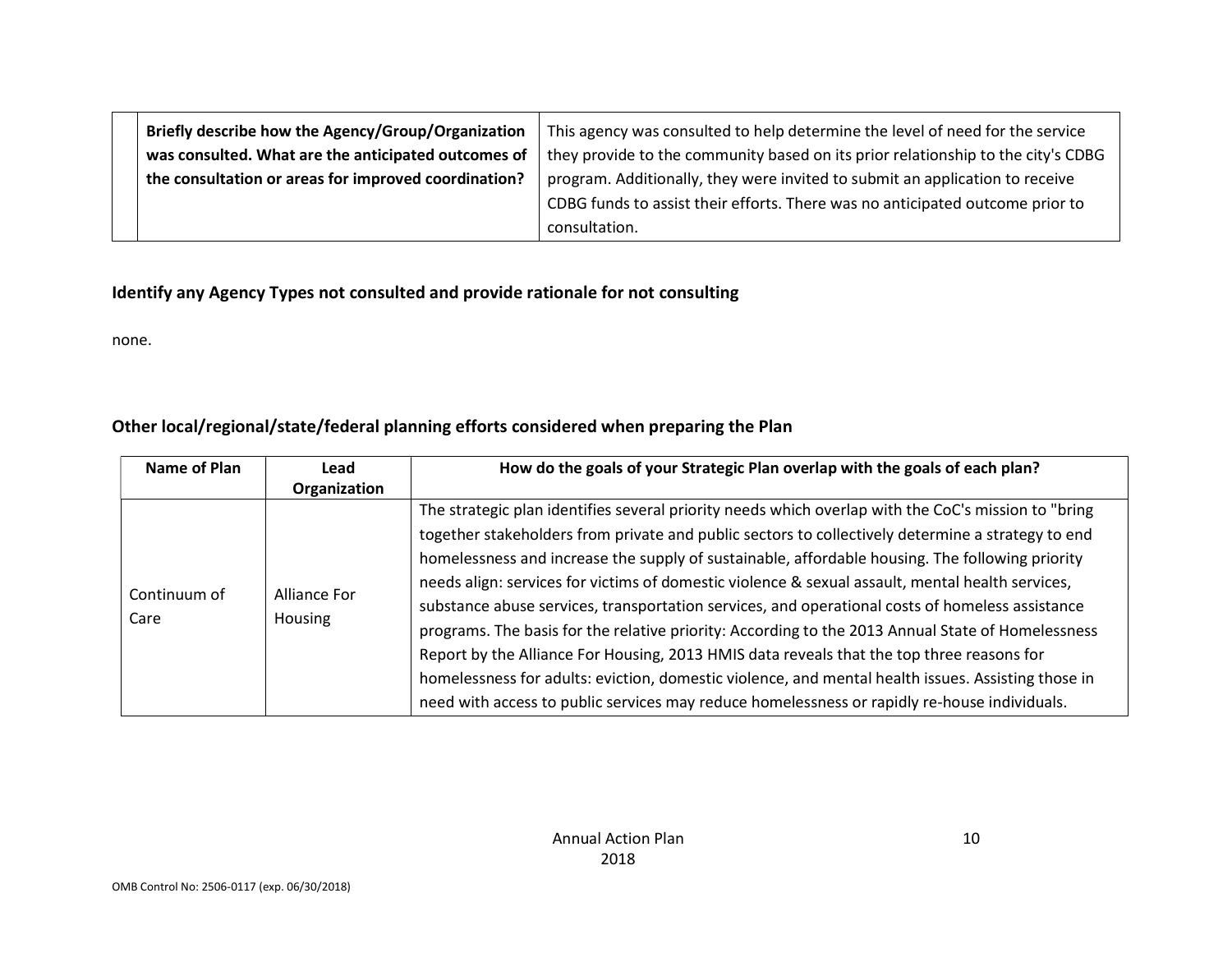| <b>Name of Plan</b>                     | Lead                                               | How do the goals of your Strategic Plan overlap with the goals of each plan?                                                                                                                                                                                                                                                                                                                                                                                                                                                                                                                                                                                                                                                                                                                                                  |  |  |  |
|-----------------------------------------|----------------------------------------------------|-------------------------------------------------------------------------------------------------------------------------------------------------------------------------------------------------------------------------------------------------------------------------------------------------------------------------------------------------------------------------------------------------------------------------------------------------------------------------------------------------------------------------------------------------------------------------------------------------------------------------------------------------------------------------------------------------------------------------------------------------------------------------------------------------------------------------------|--|--|--|
|                                         | Organization                                       |                                                                                                                                                                                                                                                                                                                                                                                                                                                                                                                                                                                                                                                                                                                                                                                                                               |  |  |  |
| Capital<br>Improvement<br>Plan          | City of Royal Oak                                  | The strategic plan identifies the need to improve parks and recreational facilities, infrastructure<br>improvements in low- to moderate-income neighborhoods, conduct physical improvements to<br>transportation corridors, and implement accessibility/barrier-free improvements to public facilities<br>and transportation systems. Each year, as required by state law, the city reviews its capital<br>improvement plan (CIP). The CIP facilities the orderly planning of infrastructure improvements; to<br>maintain, preserve and protect the city's existing infrastructure system; and provide for the<br>acquisition and scheduled replacement of equipment to ensure the efficient delivery of services that<br>the community desires. Many of the yearly CDBG-funded projects are implemented based on the<br>CIP. |  |  |  |
| City of Royal Oak<br>Master Plan        |                                                    | The strategic plan identifies the need to improve parks and recreational facilities, infrastructure<br>improvements in low- to moderate-income neighborhoods, conduct physical improvements to<br>transportation corridors, and implement accessibility/barrier-free improvements to public facilities<br>and transportation systems. The Royal Oak Master Plan identifies goals, objectives and strategies<br>related to eight issues/topics: neighborhood preservation & residential land use, historic resources,<br>downtown, commercial corridors, Woodward corridor, transportation and circulation, parks and<br>recreation uses, and community resources and facilities. Many of the yearly CDBG-funded projects<br>are implemented based on the master plan                                                          |  |  |  |
| Parks & Rec.<br>Master Plan             | City of Royal Oak                                  | The strategic plan identifies the need to improve parks and recreational facilities. The city's parks<br>and recreation master plan identifies park and recreation opportunities, conditions, needs,<br>deficiencies, etc. Many of the yearly CDBG-funded projects are implemented based on the parks and<br>recreation master plan.                                                                                                                                                                                                                                                                                                                                                                                                                                                                                          |  |  |  |
| <b>HOME</b><br><b>Consolidated Plan</b> | <b>Oakland County</b><br><b>HOME</b><br>Consortium | The strategic plan identifies the need to fund housing rehabilitation projects. The HOME Consortium<br>Plan focuses in large part on rehabilitating existing dwelling.                                                                                                                                                                                                                                                                                                                                                                                                                                                                                                                                                                                                                                                        |  |  |  |

#### Table 3 - Other local / regional / federal planning efforts

# Narrative-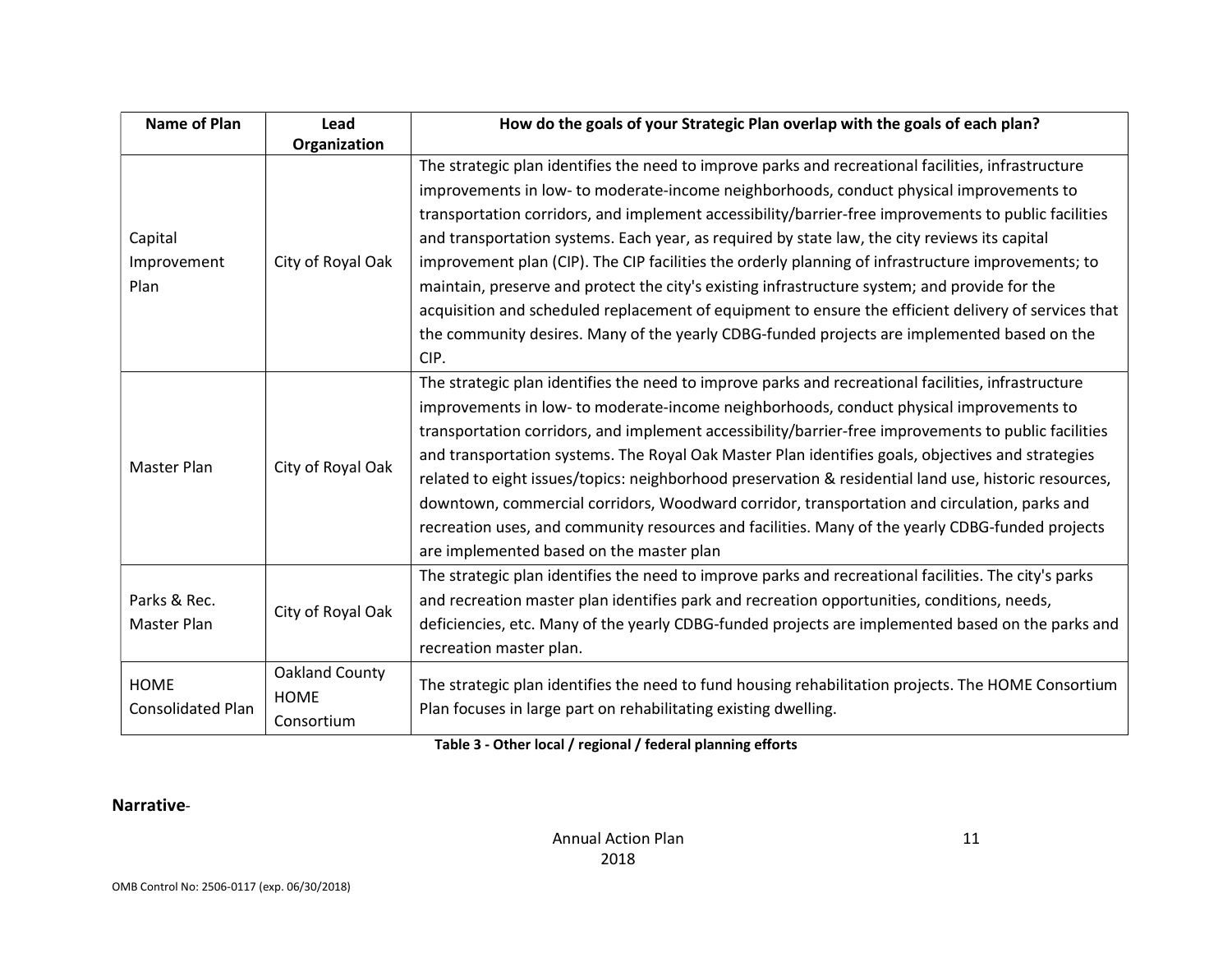# AP-12 Participation - 91.401, 91.105, 91.200(c)

# 1. Summary of citizen participation process/Efforts made to broaden citizen participation Summarize citizen participation process and how it impacted goal-setting

While the city provided the opportunity for public participation during the development of the PY2018 annual action plan, the city's goals have already been established in the stategic plan portion of the five-year consolidate plan. Any public comment during the development of the PY2018 annual action plan would not modify the goals. The city provided two opportunities for public community pertaining to the city's community development needs for the PY2018 annual action plan at the November 28, 2017 & May 22, 2018 Royal Oak Rehabilitation Board of Appeals' meetings. No public comment was provided at the November 28, 2017 meeting. No public comment was provided at the May 22, 2018 meeting. Additionally, the Royal Oak City Commission openly discussed and approved the submittal of the PY2018 annual action plan at its June 11, 2018 meeting. While this was not a public hearing, all Royal Oak City Commission meetings allow the opportunity for public comment. No one provided comment with regard to this agenda item. Notice of the 30 day comment period was published in The Daily Tribune, a local newspaper, and on the city's website on May 30, 2018. No public comments were accepted and therefore, none needed to be incorporated into the annual action plan.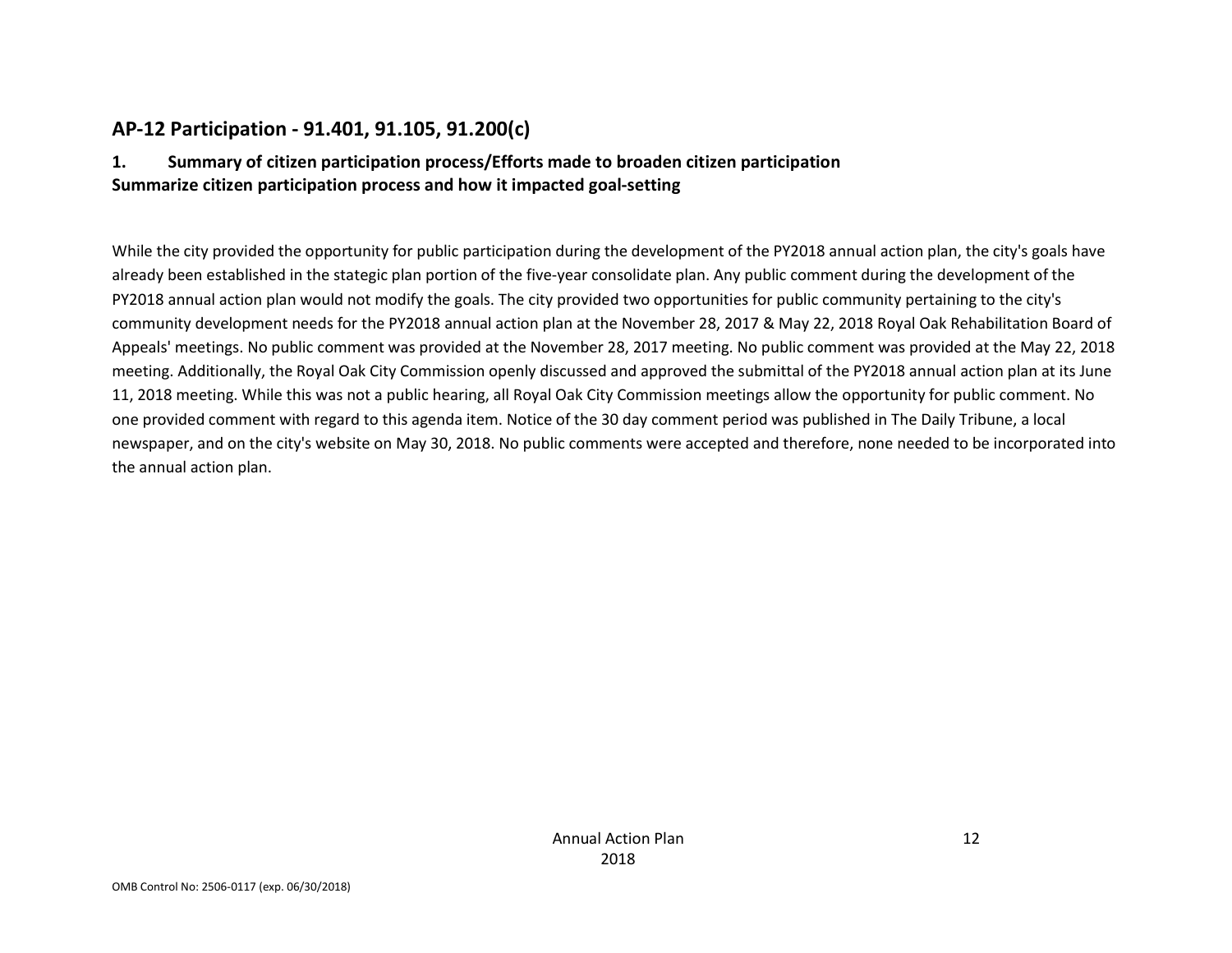# Citizen Participation Outreach

| <b>Sort Order</b> | <b>Mode of Outreach</b> | <b>Target of Outreach</b> | Summary of              | Summary of        | <b>Summary of comments</b> | URL (If     |
|-------------------|-------------------------|---------------------------|-------------------------|-------------------|----------------------------|-------------|
|                   |                         |                           | response/attendance     | comments received | not accepted               | applicable) |
|                   |                         |                           |                         |                   | and reasons                |             |
|                   |                         |                           | 11/28/2017 Royal        |                   |                            |             |
|                   |                         |                           | Oak Rehabilitation      |                   |                            |             |
|                   |                         |                           | <b>Board of Appeals</b> |                   |                            |             |
|                   |                         |                           | meeting. A public       |                   |                            |             |
|                   |                         |                           | hearing was held to     |                   |                            |             |
|                   |                         |                           | solicit public          |                   |                            |             |
|                   |                         | Non-                      | comment pertaining      |                   |                            |             |
| 1                 | <b>Public Hearing</b>   | targeted/broad            | to the city's           | none.             | none.                      |             |
|                   |                         | community                 | community               |                   |                            |             |
|                   |                         |                           | development needs       |                   |                            |             |
|                   |                         |                           | for the program year    |                   |                            |             |
|                   |                         |                           | 2018/2019 annual        |                   |                            |             |
|                   |                         |                           | action plan. No one     |                   |                            |             |
|                   |                         |                           | attended the public     |                   |                            |             |
|                   |                         |                           | hearing.                |                   |                            |             |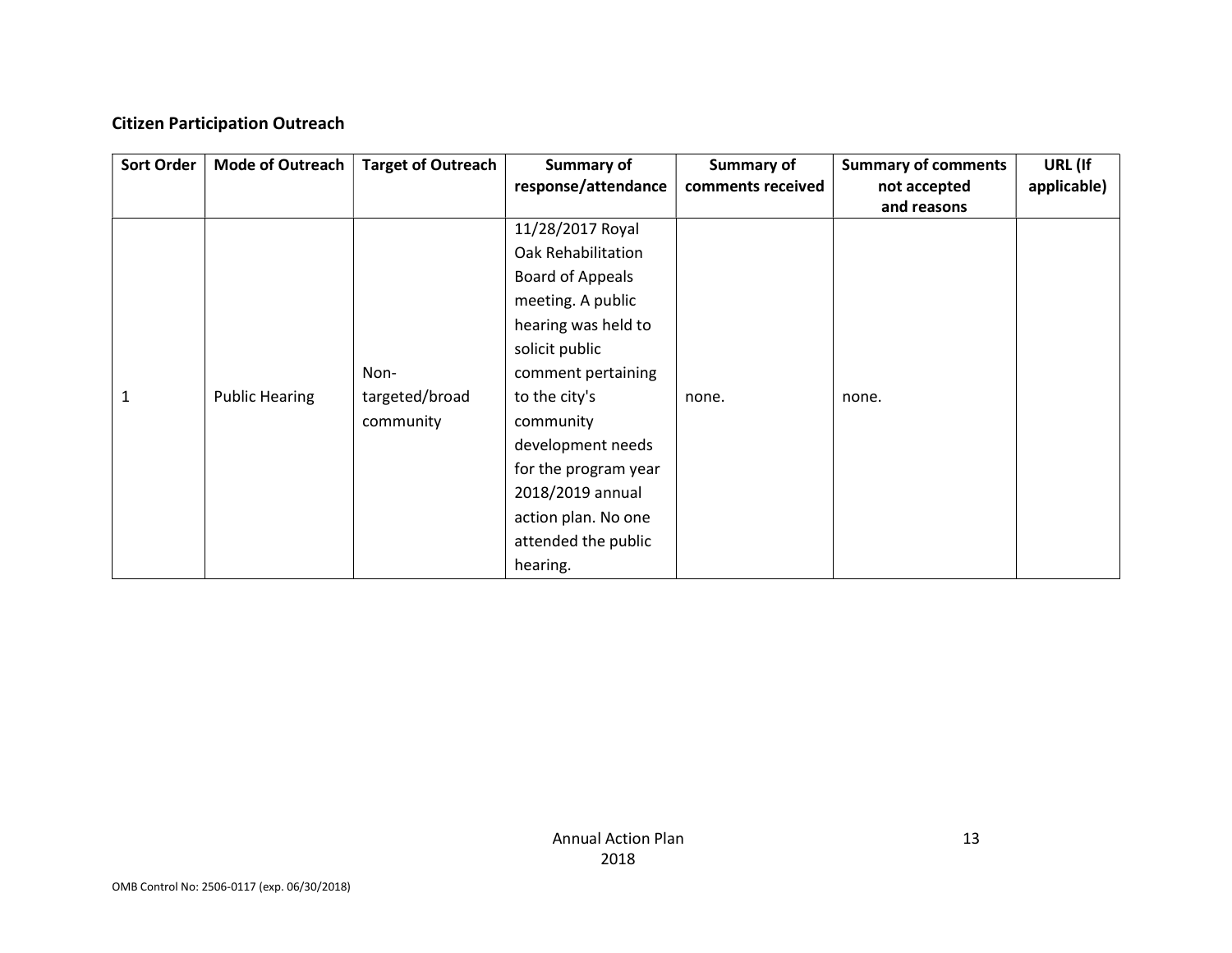| <b>Sort Order</b> | <b>Mode of Outreach</b> | <b>Target of Outreach</b> | <b>Summary of</b>          | <b>Summary of</b> | <b>Summary of comments</b> | URL (If     |
|-------------------|-------------------------|---------------------------|----------------------------|-------------------|----------------------------|-------------|
|                   |                         |                           | response/attendance        | comments received | not accepted               | applicable) |
|                   |                         |                           |                            |                   | and reasons                |             |
|                   |                         |                           | 05/22/2018 Royal           |                   |                            |             |
|                   |                         |                           | Oak Rehabilitation         |                   |                            |             |
|                   |                         |                           | <b>Board of Appeals</b>    |                   |                            |             |
|                   |                         |                           | meeting. A public          |                   |                            |             |
|                   |                         |                           | hearing was held to        |                   |                            |             |
|                   |                         |                           | solicit public             |                   |                            |             |
|                   |                         | Non-                      | comment pertaining         |                   |                            |             |
| $\overline{2}$    | <b>Public Hearing</b>   | targeted/broad            | to the city's              | none.             | none.                      |             |
|                   |                         | community                 | community                  |                   |                            |             |
|                   |                         |                           | development needs          |                   |                            |             |
|                   |                         |                           | for the program year       |                   |                            |             |
|                   |                         |                           | 2018/2019 annual           |                   |                            |             |
|                   |                         |                           | action plan. No one        |                   |                            |             |
|                   |                         |                           | attended the public        |                   |                            |             |
|                   |                         |                           | hearing.                   |                   |                            |             |
|                   |                         |                           | 06/11/2018 Royal           |                   |                            |             |
|                   |                         |                           | <b>Oak City Commission</b> |                   |                            |             |
|                   |                         |                           | meeting. While the         |                   |                            |             |
|                   |                         | Non-                      | public meeting did         |                   |                            |             |
| 3                 | <b>Public Meeting</b>   | targeted/broad            | not involve a public       | none.             | none.                      |             |
|                   |                         | community                 | hearing, each city         |                   |                            |             |
|                   |                         |                           | commission meeting         |                   |                            |             |
|                   |                         |                           | has the opportunity        |                   |                            |             |
|                   |                         |                           | for public comment.        |                   |                            |             |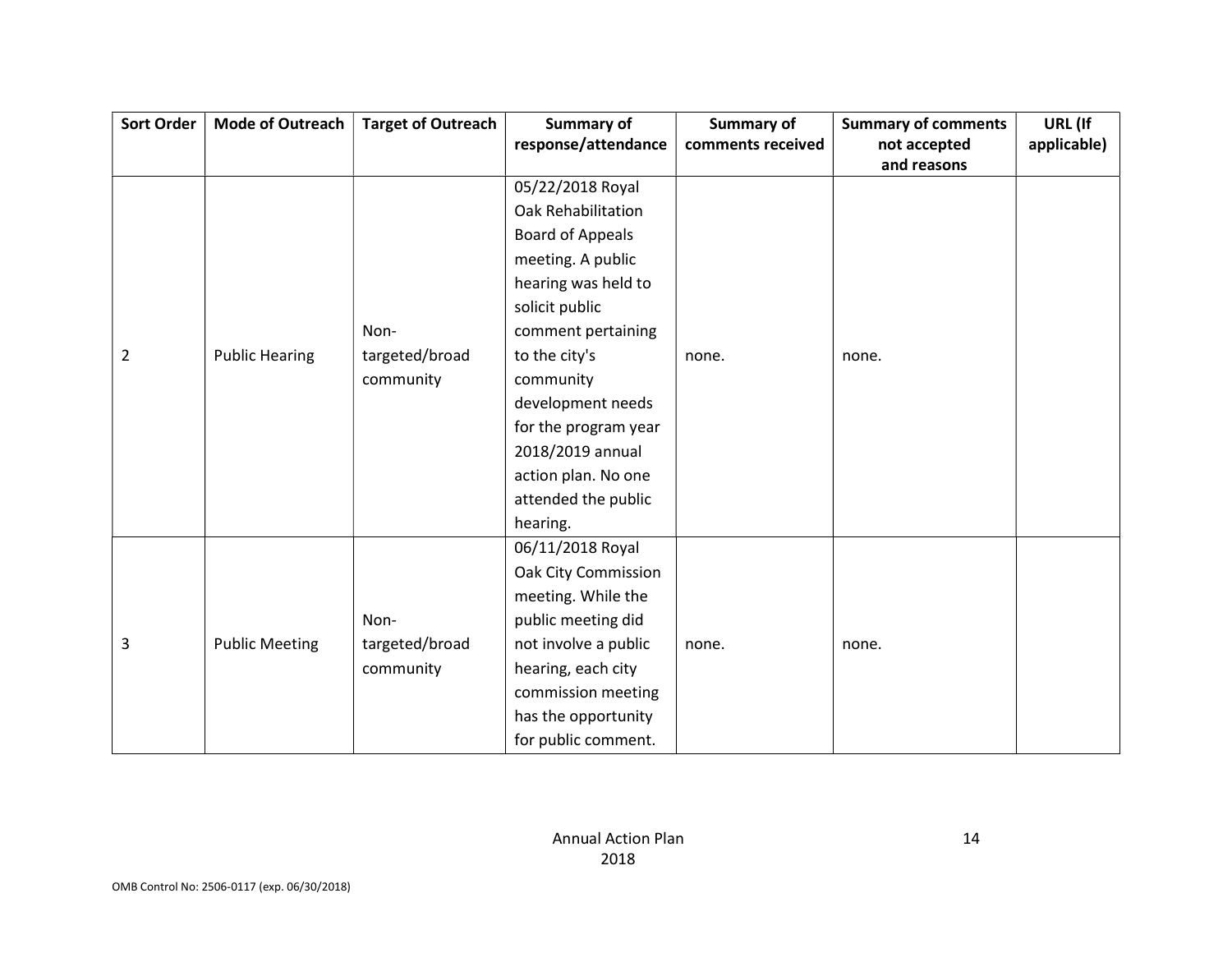| <b>Sort Order</b> | <b>Mode of Outreach</b> | <b>Target of Outreach</b> | <b>Summary of</b>    | <b>Summary of</b> | <b>Summary of comments</b> | URL (If     |
|-------------------|-------------------------|---------------------------|----------------------|-------------------|----------------------------|-------------|
|                   |                         |                           | response/attendance  | comments received | not accepted               | applicable) |
|                   |                         |                           |                      |                   | and reasons                |             |
|                   |                         |                           | Notice of the 30 day |                   |                            |             |
|                   |                         |                           | comment period,      |                   |                            |             |
|                   |                         |                           | with regard to the   |                   |                            |             |
|                   |                         | Non-                      | PY2018 annual action |                   |                            |             |
| 4                 | Newspaper Ad            | targeted/broad            | plan, was published  | none.             | none.                      |             |
|                   |                         | community                 | in The Daily Tribune |                   |                            |             |
|                   |                         |                           | and on the city's    |                   |                            |             |
|                   |                         |                           | website on May 30,   |                   |                            |             |
|                   |                         |                           | 2018.                |                   |                            |             |
|                   |                         |                           | Notice of the draft  |                   |                            |             |
|                   |                         |                           | PY2018 annual action |                   |                            |             |
|                   |                         |                           | plan was published   |                   |                            |             |
|                   |                         |                           | on May 2, 2018 in    |                   |                            |             |
|                   |                         |                           | The Daily Tribune.   |                   |                            |             |
|                   |                         | Non-                      | The publication      |                   |                            |             |
| 5                 | Internet Outreach       | targeted/broad            | referenced the       |                   |                            |             |
|                   |                         | community                 | availability of the  |                   |                            |             |
|                   |                         |                           | document on the      |                   |                            |             |
|                   |                         |                           | city's website in    |                   |                            |             |
|                   |                         |                           | advance of the May   |                   |                            |             |
|                   |                         |                           | 22, 2018 public      |                   |                            |             |
|                   |                         |                           | hearing.             |                   |                            |             |

Table 4 – Citizen Participation Outreach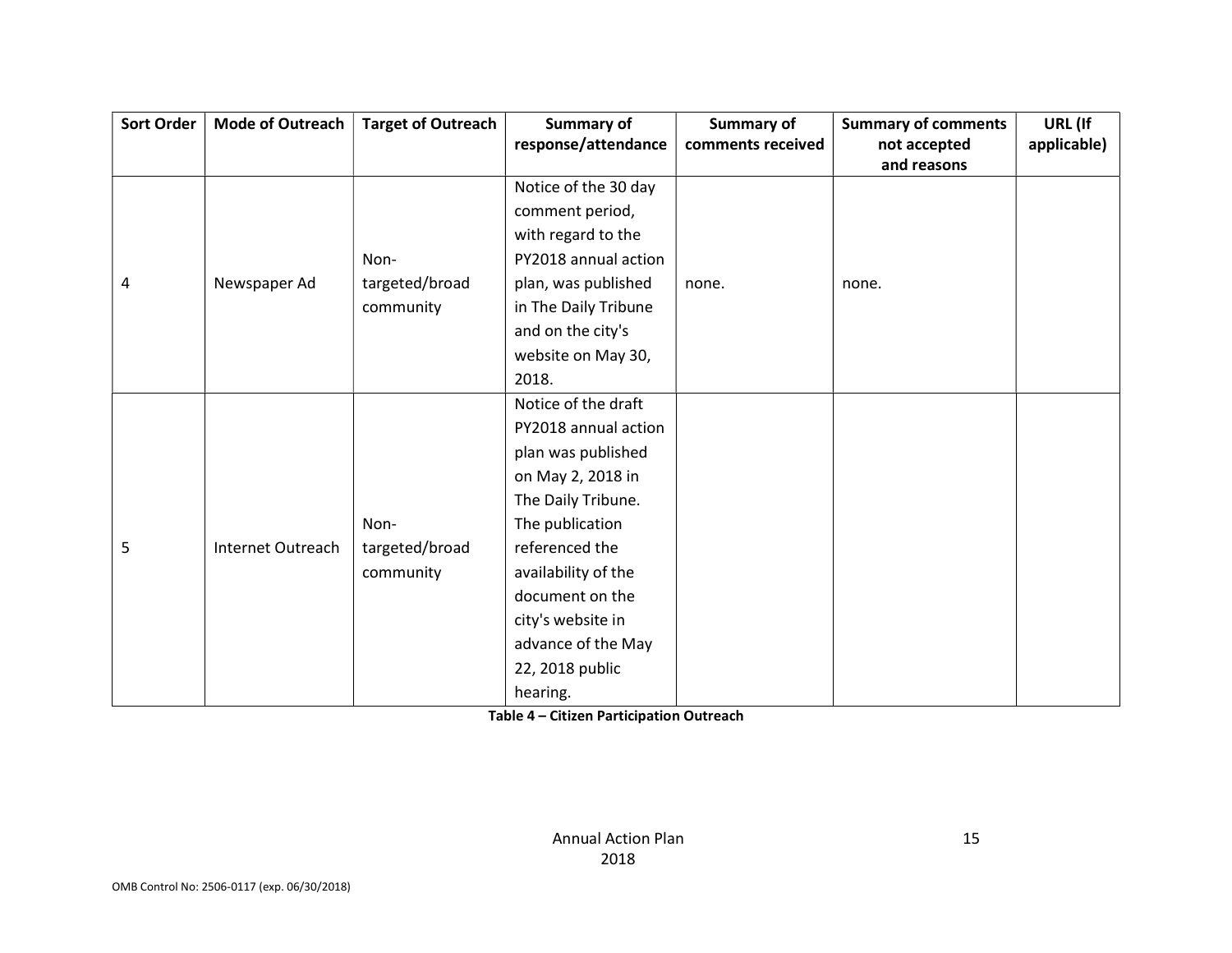# Expected Resources

# AP-15 Expected Resources - 91.420(b), 91.220(c)(1,2)

#### Introduction

-

### Anticipated Resources

| Program     | Source       | <b>Uses of Funds</b>   |                    |         | <b>Expected Amount Available Year 1</b> |           | <b>Expected</b>                | <b>Narrative Description</b>                |
|-------------|--------------|------------------------|--------------------|---------|-----------------------------------------|-----------|--------------------------------|---------------------------------------------|
|             | οf           |                        | Annual             | Program | <b>Prior Year</b>                       | Total:    | <b>Amount</b>                  |                                             |
|             | <b>Funds</b> |                        | <b>Allocation:</b> | Income: | <b>Resources:</b>                       | S         | <b>Available</b>               |                                             |
|             |              |                        |                    |         |                                         |           | <b>Remainder</b><br>of ConPlan |                                             |
|             |              |                        |                    |         |                                         |           |                                |                                             |
| <b>CDBG</b> | public -     | Acquisition            |                    |         |                                         |           |                                | $$2,386,689$ : PY2018 = \$1,186,689 CDBG    |
|             | federal      | Admin and              |                    |         |                                         |           |                                | allocation $+$ \$250,000 of anticipated     |
|             |              | Planning               |                    |         |                                         |           |                                | program income + \$950,000 transfer         |
|             |              | Economic               |                    |         |                                         |           |                                | from prior years due to projects            |
|             |              | Development            |                    |         |                                         |           |                                | completed under budget, cancelled,          |
|             |              | Housing                |                    |         |                                         |           |                                | ineligible, etc.\$5,600,000: PY 17/18 - PY  |
|             |              | Public                 |                    |         |                                         |           |                                | $20/21 =$ ~\$1M per year in CBDG allocation |
|             |              | Improvements           |                    |         |                                         |           |                                | + ~\$300,000 per year of anticipated        |
|             |              | <b>Public Services</b> | 1,186,689          | 250,000 | 950,000                                 | 2,386,689 | 5,600,000                      | program income                              |

Table 5 - Expected Resources – Priority Table

Explain how federal funds will leverage those additional resources (private, state and local funds), including a description of how matching requirements will be satisfied

To receive CDBG funds from the City of Royal Oak, local organizations / agencies must provide an application and supplemental information

Annual Action Plan 2018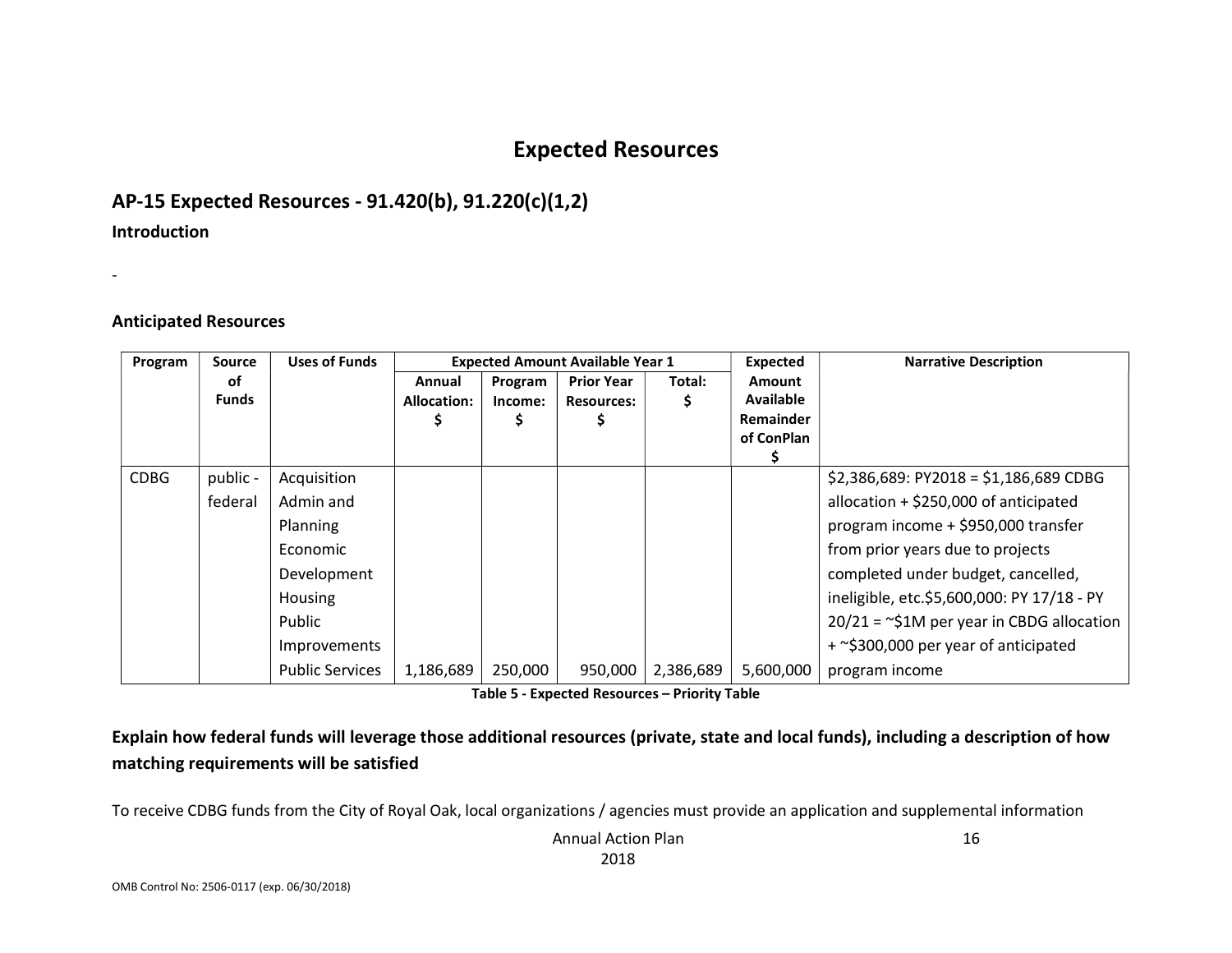detailing their funding sources and leverage opportunities for specific activities. The city does not require that organizations / agencies provide "matching" non-CDBG or Federal funds. The City Commission will weigh the value of the proposed activity in light of the goals of the Consolidated Plan and the likelihood that the activity would be implemented without the presence of CDBG funds. Subrecipient activities that would be implemented regardless of the city' CDBG allocation stand a greater likelihood of not being funded. Many of the public service subrecipients leverage a wide variety of funding sources. This is a standard practice. These organizations will not be penalized for this practice.

# If appropriate, describe publically owned land or property located within the jurisdiction that may be used to address the needs identified in the plan

**Discussion** 

-

-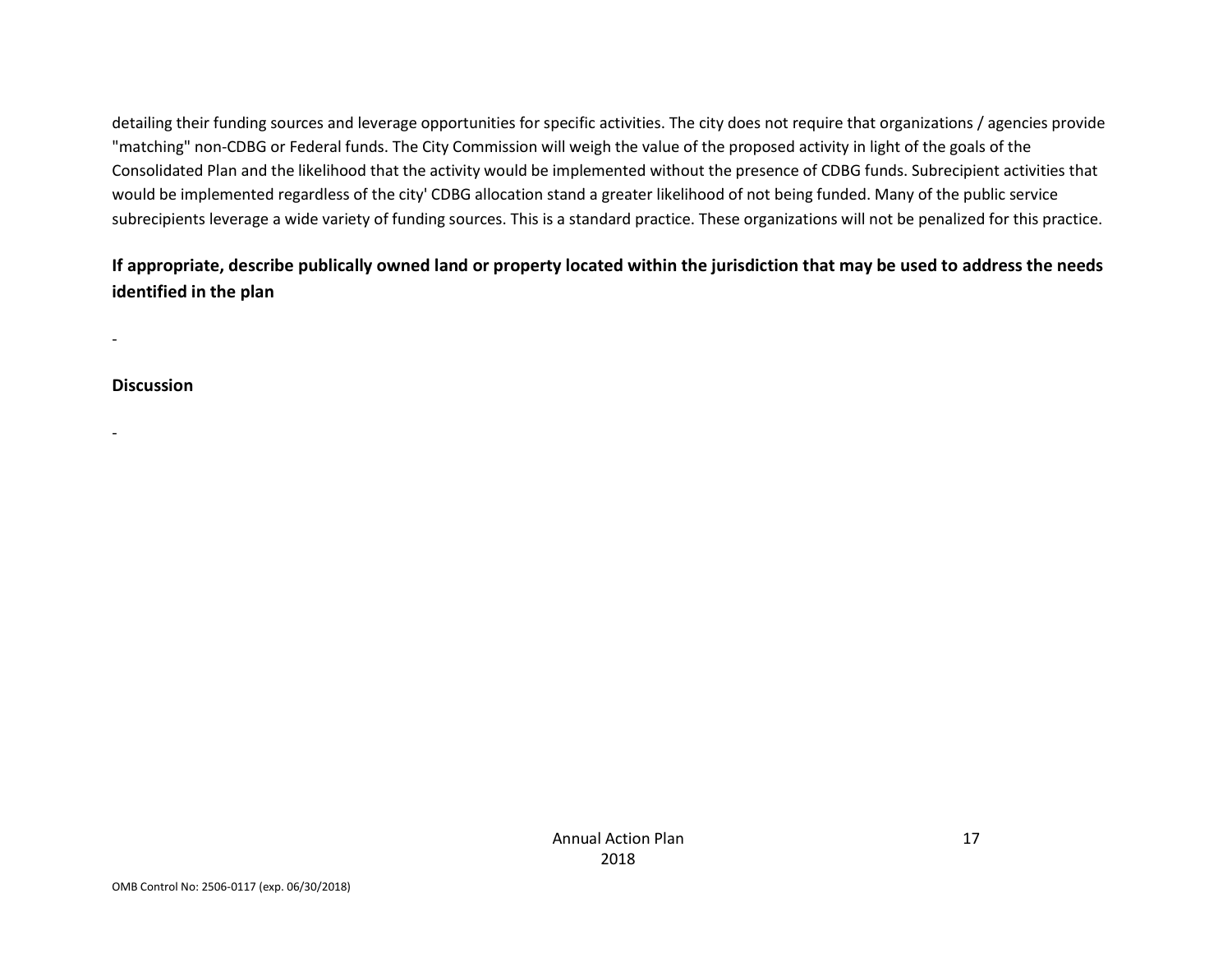# Annual Goals and Objectives

# AP-20 Annual Goals and Objectives - 91.420, 91.220(c)(3)&(e)

## Goals Summary Information

| Sort           | <b>Goal Name</b>       | <b>Start</b><br>End<br>Category |      |                      | Geographic | <b>Needs Addressed</b>  | <b>Funding</b> | <b>Goal Outcome Indicator</b>   |
|----------------|------------------------|---------------------------------|------|----------------------|------------|-------------------------|----------------|---------------------------------|
| Order          |                        | Year                            | Year | Area                 |            |                         |                |                                 |
|                | Gain Access To         | 2016                            | 2020 | <b>Homeless</b>      | City of    | CDBG:<br>in-home        |                | Public service activities other |
|                | <b>Public Services</b> |                                 |      | Non-Homeless         | Royal Oak  | services:seniors, frail | \$53,000       | than Low/Moderate Income        |
|                |                        |                                 |      | <b>Special Needs</b> |            | elderly & disabled      |                | Housing Benefit: 75 Persons     |
|                |                        |                                 |      |                      |            | mental health           |                | Assisted                        |
|                |                        |                                 |      |                      |            | services                |                | Homeless Person Overnight       |
|                |                        |                                 |      |                      |            | services for victims of |                | Shelter: 350 Persons Assisted   |
|                |                        |                                 |      |                      |            | domestic violence       |                | Homelessness Prevention: 50     |
|                |                        |                                 |      |                      |            | transportation          |                | <b>Persons Assisted</b>         |
|                |                        |                                 |      |                      |            | services                |                |                                 |
| $\overline{2}$ | Improve Exit.          | 2016                            | 2020 | Affordable           | City of    | housing rehab; single-  | CDBG:          | <b>Homeowner Housing</b>        |
|                | Single-Family          |                                 |      | Housing              | Royal Oak  | family, owner-          | \$850,000      | Rehabilitated: 35 Household     |
|                | Homes &                |                                 |      |                      |            | occupied                |                | <b>Housing Unit</b>             |
|                | Affordability          |                                 |      |                      |            |                         |                |                                 |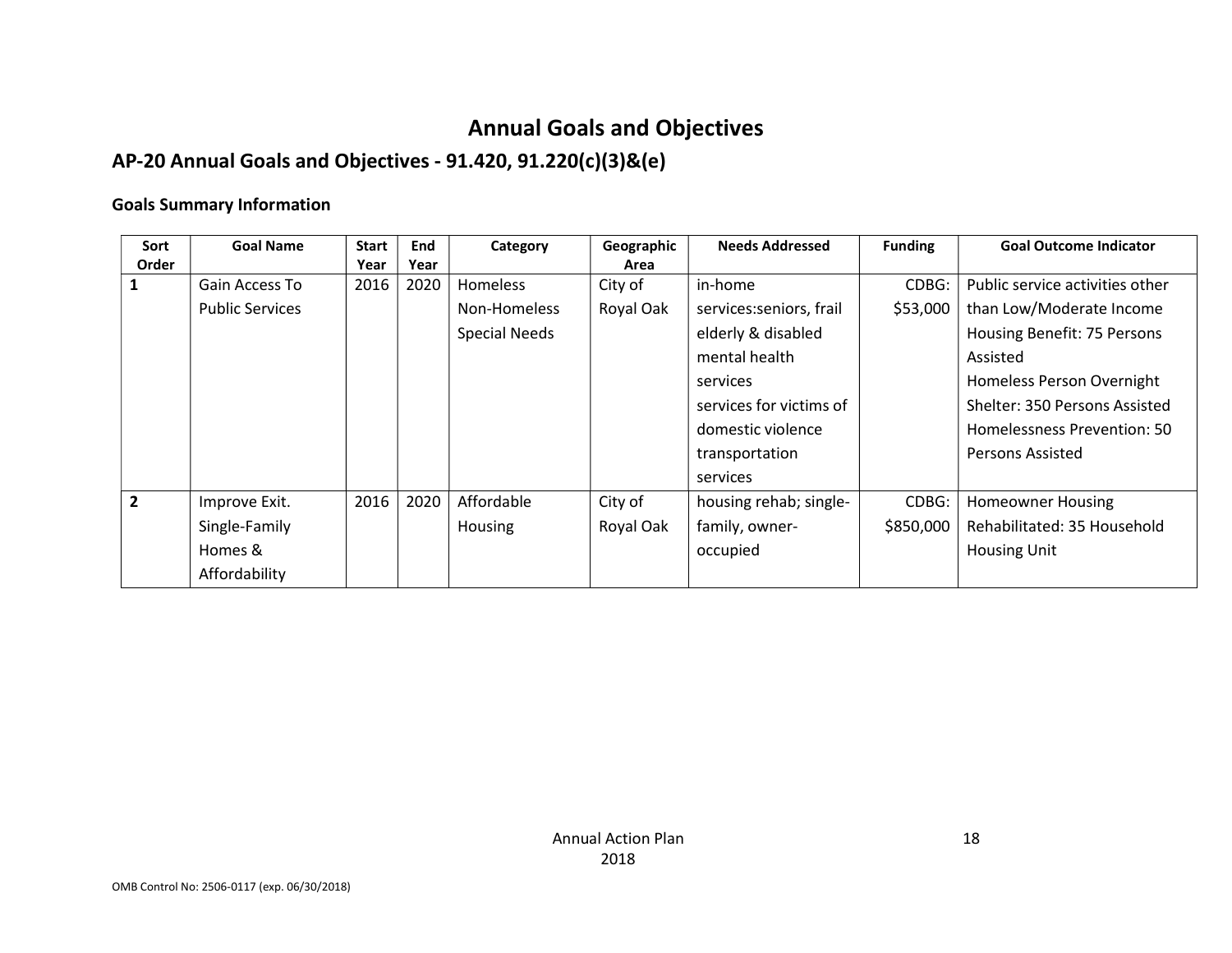| Sort  | <b>Goal Name</b> | <b>Start</b> | End  | Category    | Geographic | <b>Needs Addressed</b> | <b>Funding</b> | <b>Goal Outcome Indicator</b>     |
|-------|------------------|--------------|------|-------------|------------|------------------------|----------------|-----------------------------------|
| Order |                  | Year         | Year |             | Area       |                        |                |                                   |
| 3     | Improve Public   | 2016         | 2020 | Non-Housing | City of    | facilities &           | CDBG:          | Public Facility or Infrastructure |
|       | Facilities &     |              |      | Community   | Royal Oak  | infrastructure improv  | \$950,000      | Activities other than             |
|       | Infrastructure   |              |      | Development |            | within LMAs            |                | Low/Moderate Income Housing       |
|       |                  |              |      |             |            | improvements at        |                | Benefit: 2400 Persons Assisted    |
|       |                  |              |      |             |            | parks and recreation   |                |                                   |
|       |                  |              |      |             |            | facilities             |                |                                   |
|       |                  |              |      |             |            | physical               |                |                                   |
|       |                  |              |      |             |            | improvements to        |                |                                   |
|       |                  |              |      |             |            | transportation         |                |                                   |
|       |                  |              |      |             |            | corridors              |                |                                   |

Table 6 – Goals Summary

# Goal Descriptions

|   | <b>Goal Name</b>        | <b>Gain Access To Public Services</b>             |
|---|-------------------------|---------------------------------------------------|
|   | <b>Goal Description</b> |                                                   |
| 2 | <b>Goal Name</b>        | Improve Exit. Single-Family Homes & Affordability |
|   | <b>Goal Description</b> |                                                   |
| 3 | <b>Goal Name</b>        | Improve Public Facilities & Infrastructure        |
|   | <b>Goal Description</b> |                                                   |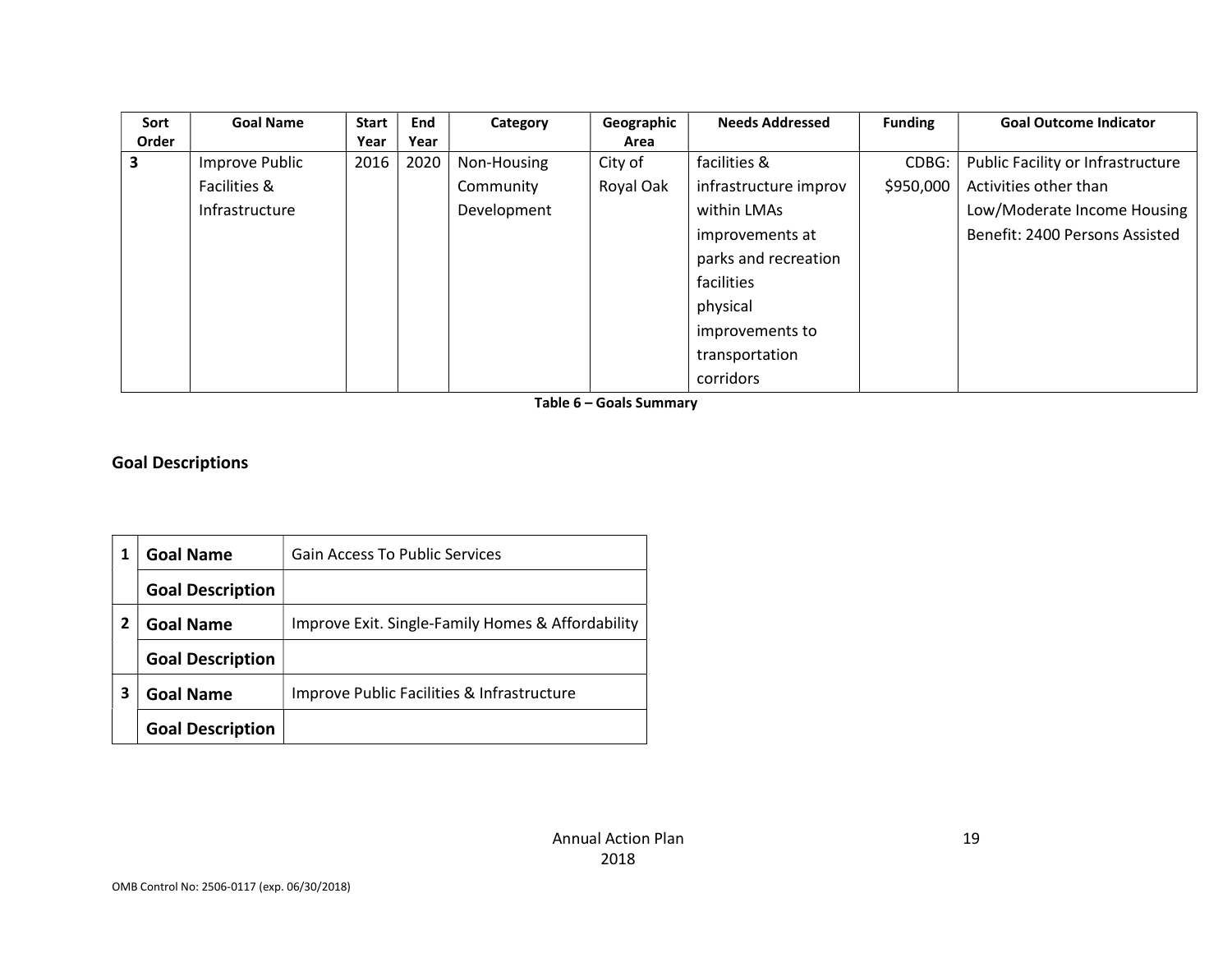# AP-35 Projects - 91.420, 91.220(d)

#### Introduction

#### 05/22/2018

The following is based on the results of the June 11, 2018 City Commission meeting. The 30 day comment period extended from May 30, 2018 through July 2, 2018. No public comment was receipted.

| # | <b>Project Name</b>                                                                     |
|---|-----------------------------------------------------------------------------------------|
|   | R.O.S.E.S. - supportive services                                                        |
| 2 | homeless services - South Oakland Shelter                                               |
| 3 | housing rehabilitation program - owner rehabilitation assistance                        |
| 4 | outdoor fitness equipment - Cody Park, Grant Park, Barton Park - north, Waterworks Park |
| 5 | neighborhood tree replacement program                                                   |
| 6 | program administration                                                                  |

Table 7 – Project Information

## Describe the reasons for allocation priorities and any obstacles to addressing underserved needs

The PY2018 activities are consistent with the following priority needs identified in the strategic plan: inhome services for seniors, frail elderly & disabled, operational costs of homeless assistance programs, housing rehabilitation; single-family, owner-occupied, facilities & infrastructure improvements with lowto moderate-income areas, improvements to parks and recreation facilities, program administration. Activities found within the strategic plan are priorities for the city during the five year period commencing with PY2016. Additionally, the activities are consistent with the recommendation of the city's planning commission, parks and recreation advisory board, and rehabilitation board of appeals. These CDBG-funded activities help implement goals established by the Royal Oak City Commission in documents ranging from the city's master plan to yearly strategic plans created by the city commission. The allocation of a large sum of CDBG funds to create outdoor fitness areas in a network of neighborhood parks allows the city to fulfill the city commission's objective of developing high quality parks that are a destination for recreational opportunities. High quality outdoor fitness equipment in neighborhood parks will allow nearby residents to enjoy a new form of physical fitness in the parks. The equipment manufacturer features a downloadable app so that individuals and groups may better understand the full range of features/abilities of the equipment & design training schedules and track their progress. The city is committed to building outdoor fitness equipment in a large number of neighborhood parks as a common feature. The city will continue to expend CDBG funds to plant trees in its local neighborhoods. CDBG funds will allow the city to restore its tree canopy. This was identified recently as a major goal of the city commission. The underserved may include special need individuals, minority concentrations, those experiencing homelessness or those at-risk of becoming homeless, victims of domestic violence or sexual assault, returning veterans, the frail and elderly, large families, etc. The city will allocate CDBG funds to its at-home senior assistance program (ROSES). CDBG funds will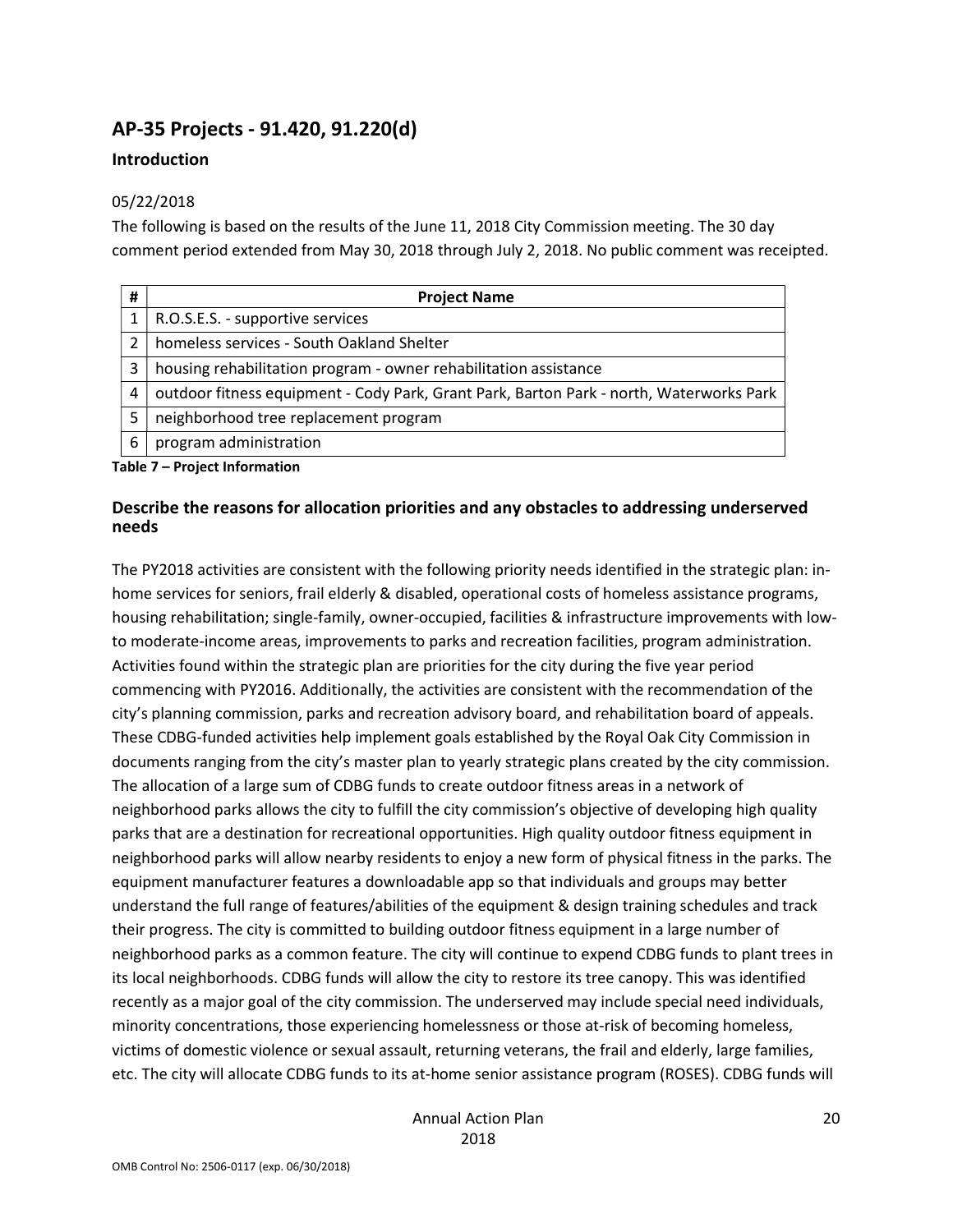be provided to the South Oakland Shelter which assists those experiencing homelessness or those at-risk of becoming homeless. CDBG funds leverage their opportunity to further serve those in need within Royal Oak. Other that the city's ROSES program, the city relies on local service agencies to know the needs of the underserved and fashion activities to meet those needs based on limited financial resources.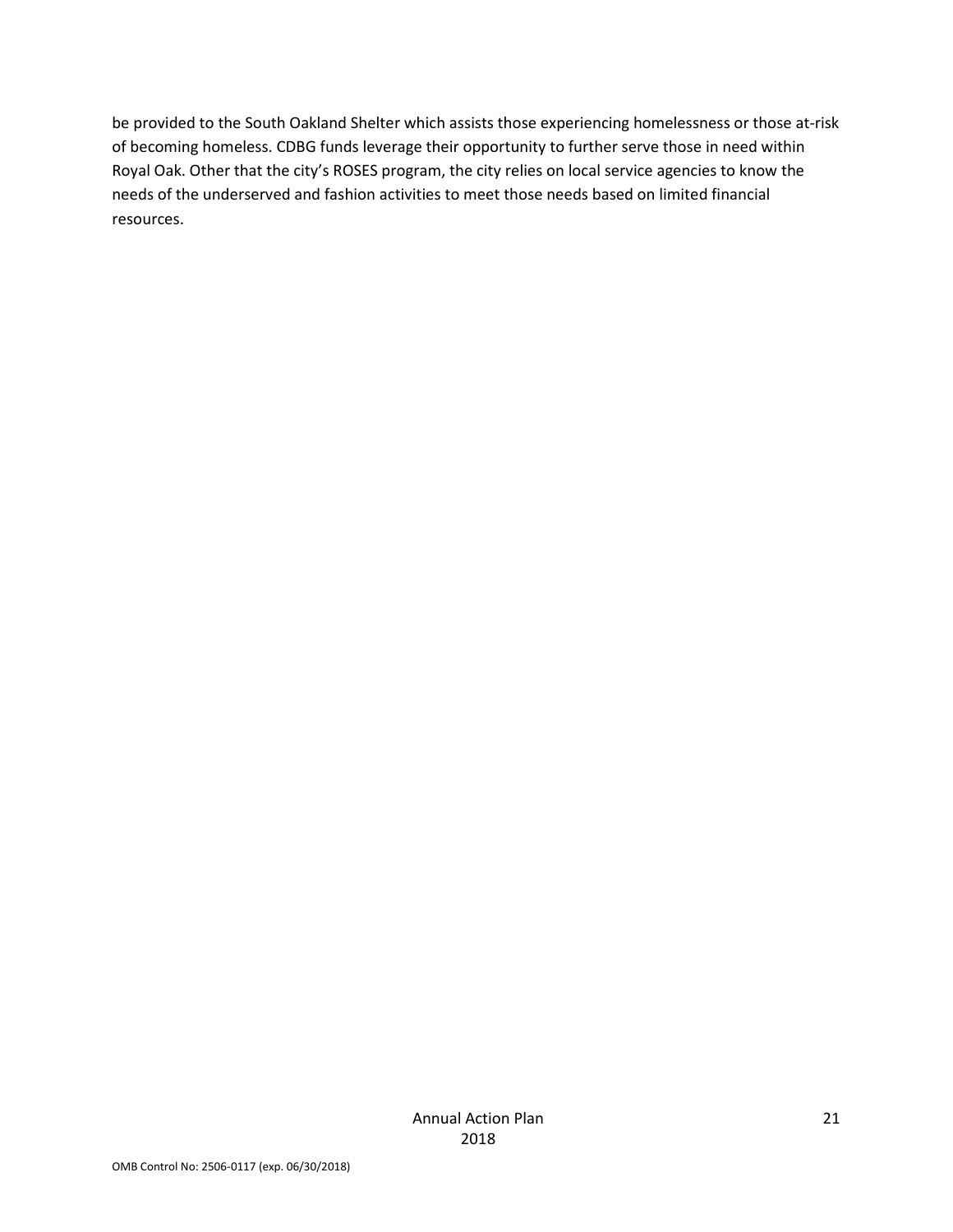# AP-38 Project Summary

Project Summary Information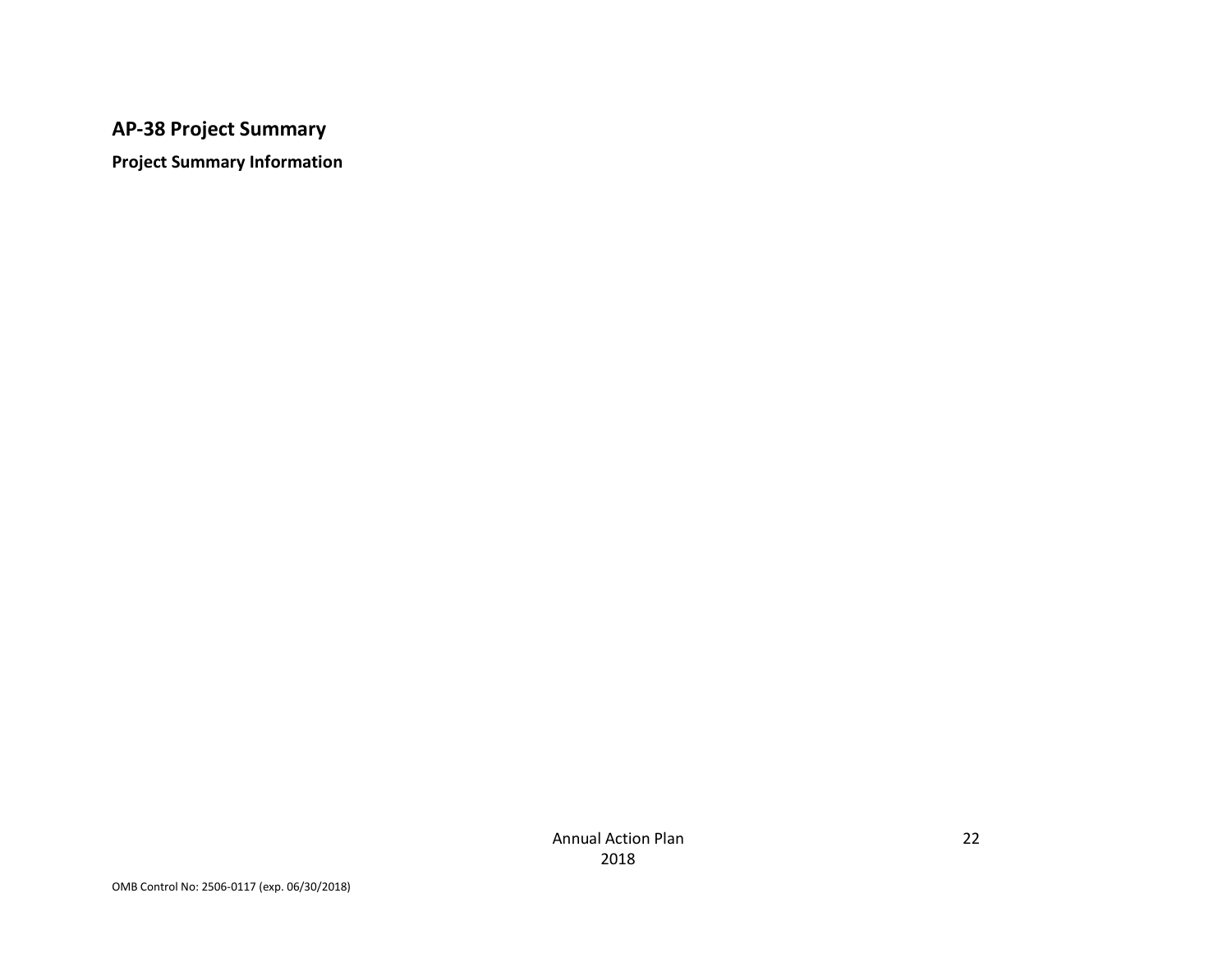| $\mathbf{1}$ | <b>Project Name</b>                                                                                     | R.O.S.E.S. - supportive services                                                                                                                                                                                                                                                                                                                                                                                                                                                                                                                                                                                                                                     |
|--------------|---------------------------------------------------------------------------------------------------------|----------------------------------------------------------------------------------------------------------------------------------------------------------------------------------------------------------------------------------------------------------------------------------------------------------------------------------------------------------------------------------------------------------------------------------------------------------------------------------------------------------------------------------------------------------------------------------------------------------------------------------------------------------------------|
|              | <b>Target Area</b>                                                                                      |                                                                                                                                                                                                                                                                                                                                                                                                                                                                                                                                                                                                                                                                      |
|              | <b>Goals Supported</b>                                                                                  | <b>Gain Access To Public Services</b>                                                                                                                                                                                                                                                                                                                                                                                                                                                                                                                                                                                                                                |
|              | <b>Needs Addressed</b>                                                                                  | in-home services: seniors, frail elderly & disabled                                                                                                                                                                                                                                                                                                                                                                                                                                                                                                                                                                                                                  |
|              | <b>Funding</b>                                                                                          | CDBG: \$33,000                                                                                                                                                                                                                                                                                                                                                                                                                                                                                                                                                                                                                                                       |
|              | <b>Description</b>                                                                                      | CDBG funds will be expended on supportive services for elderly,<br>income qualified Royal Oak residents. The Royal Oak Senior Essential<br>Services (R.O.S.E.S.) program is organized by staff at the city-owned<br>senior center. Contracted workers perform subsidized home chores,<br>minor repairs, and personal care assistance for income qualified<br>residents. Home chores include household tasks such as snow<br>shoveling, lawn mowing, yard work, etc. Home repairs, which do not<br>require a licensed contractor, include minor plumbing, carpentry, and<br>electrical work. Personal care may include assistance with activities of<br>daily living. |
|              | <b>Target Date</b>                                                                                      | 6/30/2019                                                                                                                                                                                                                                                                                                                                                                                                                                                                                                                                                                                                                                                            |
|              | <b>Estimate the number</b><br>and type of families<br>that will benefit from<br>the proposed activities | It is estimated that approximately 90 Royal Oak residents will<br>participate in the ROSES program. It is further anticipated that the<br>participants will receive a total of approximately 1,400 individual<br>chores.                                                                                                                                                                                                                                                                                                                                                                                                                                             |
|              | <b>Location Description</b>                                                                             | At individual residences.                                                                                                                                                                                                                                                                                                                                                                                                                                                                                                                                                                                                                                            |
|              | <b>Planned Activities</b>                                                                               | Home chores include household tasks such as snow shoveling, lawn<br>mowing, yard work, etc. Home repairs, which do not require a licensed<br>contractor, include minor plumbing, carpentry, and electrical work.<br>Personal care may include assistance with activities of daily living.                                                                                                                                                                                                                                                                                                                                                                            |
|              |                                                                                                         |                                                                                                                                                                                                                                                                                                                                                                                                                                                                                                                                                                                                                                                                      |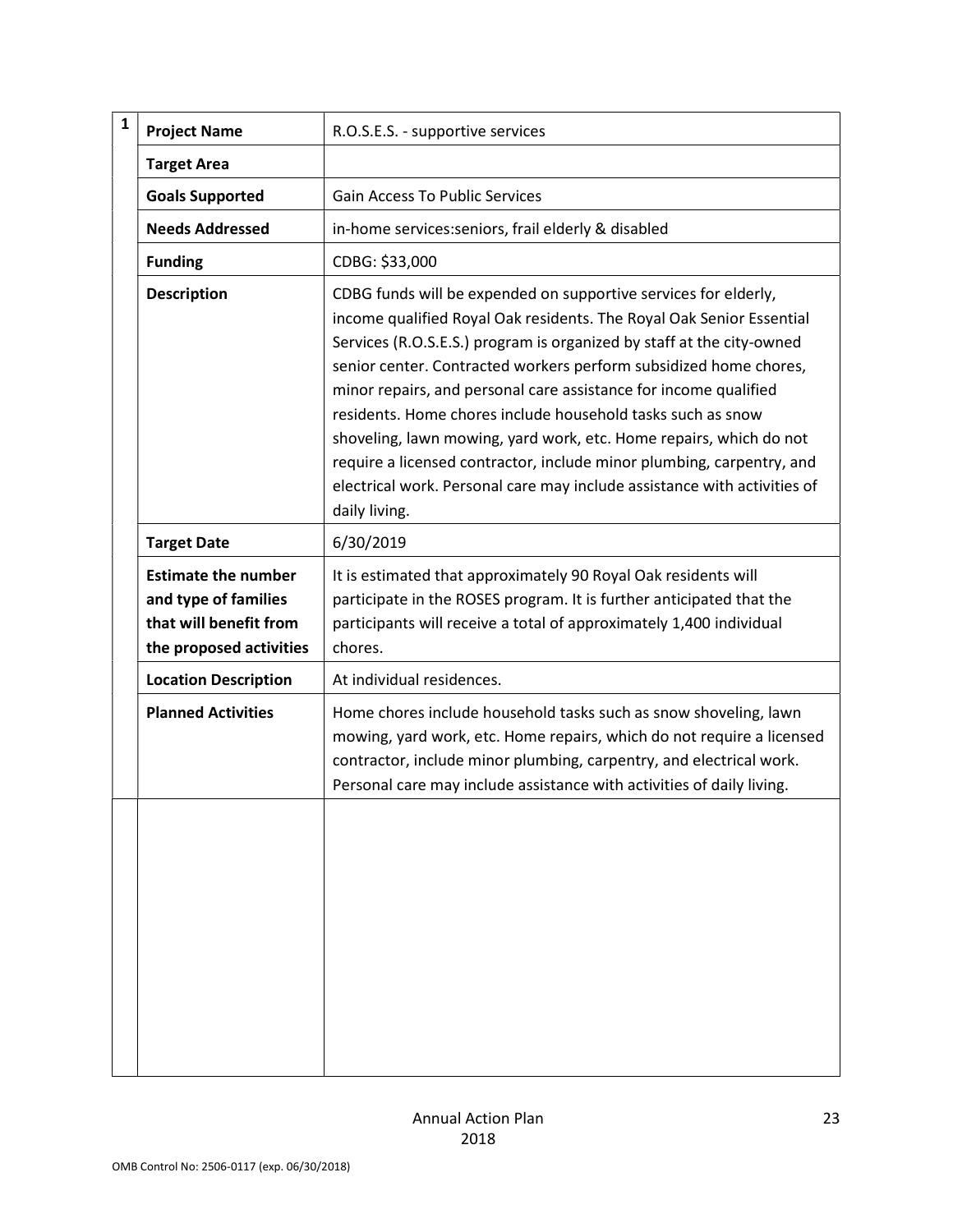| $\overline{\mathbf{2}}$ | <b>Project Name</b>                                                                                     | homeless services - South Oakland Shelter                                                                                                                                                                                                                                                                                                                                                                                                                                                                                                               |
|-------------------------|---------------------------------------------------------------------------------------------------------|---------------------------------------------------------------------------------------------------------------------------------------------------------------------------------------------------------------------------------------------------------------------------------------------------------------------------------------------------------------------------------------------------------------------------------------------------------------------------------------------------------------------------------------------------------|
|                         | <b>Target Area</b>                                                                                      |                                                                                                                                                                                                                                                                                                                                                                                                                                                                                                                                                         |
|                         | <b>Goals Supported</b>                                                                                  | <b>Gain Access To Public Services</b>                                                                                                                                                                                                                                                                                                                                                                                                                                                                                                                   |
|                         | <b>Needs Addressed</b>                                                                                  | operational costs of homeless assistance programs                                                                                                                                                                                                                                                                                                                                                                                                                                                                                                       |
|                         | <b>Funding</b>                                                                                          | CDBG: \$20,000                                                                                                                                                                                                                                                                                                                                                                                                                                                                                                                                          |
|                         | <b>Description</b>                                                                                      | The South Oakland Shelter (SOS) provides a wide array of services<br>designed to permanently remove individuals and families from the<br>cycle of homelessness. CDBG funds will be utilized to reimburse SOS for<br>services provided in its emergency shelter program. The program is<br>designed to utilize case management services for individual clients to<br>gain access to job and financial education training, food, transportation<br>and lodging. It will assist those experiencing homelessness with a last<br>known address of Royal Oak. |
|                         | <b>Target Date</b>                                                                                      | 6/30/2019                                                                                                                                                                                                                                                                                                                                                                                                                                                                                                                                               |
|                         | <b>Estimate the number</b><br>and type of families<br>that will benefit from<br>the proposed activities | It is anticipated that approximately 25 at-risk or homeless individuals<br>from Royal Oak will receive assistance.                                                                                                                                                                                                                                                                                                                                                                                                                                      |
|                         | <b>Location Description</b>                                                                             |                                                                                                                                                                                                                                                                                                                                                                                                                                                                                                                                                         |
|                         | <b>Planned Activities</b>                                                                               | The program is designed to utlize case management services for<br>individual clients to gain access to job and financial education training,<br>food, transportation, and lodging.                                                                                                                                                                                                                                                                                                                                                                      |
|                         |                                                                                                         |                                                                                                                                                                                                                                                                                                                                                                                                                                                                                                                                                         |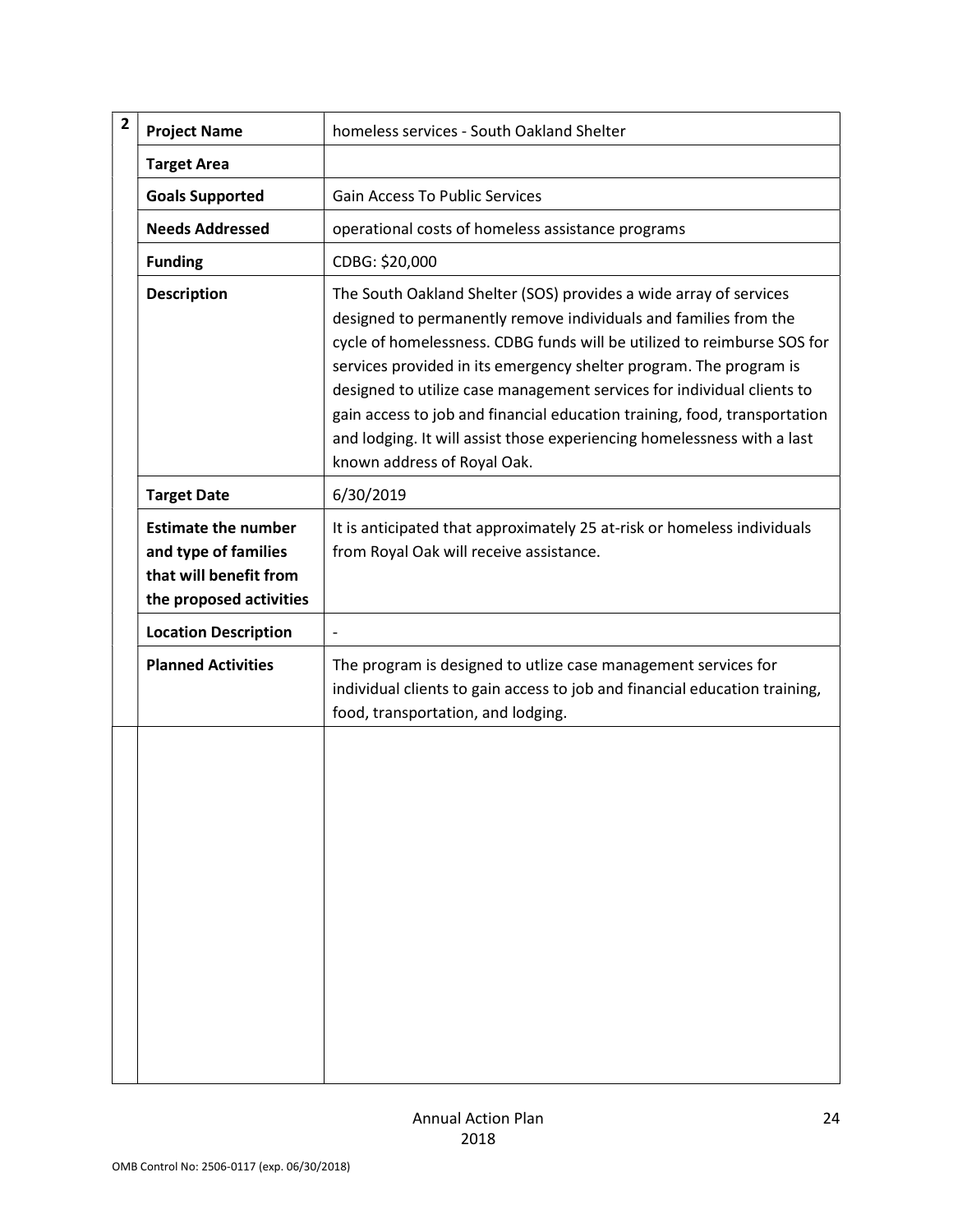| 3 | <b>Project Name</b>                                                                                     | housing rehabilitation program - owner rehabilitation assistance                                                                                                                                            |
|---|---------------------------------------------------------------------------------------------------------|-------------------------------------------------------------------------------------------------------------------------------------------------------------------------------------------------------------|
|   | <b>Target Area</b>                                                                                      |                                                                                                                                                                                                             |
|   | <b>Goals Supported</b>                                                                                  | Improve Exit. Single-Family Homes & Affordability                                                                                                                                                           |
|   | <b>Needs Addressed</b>                                                                                  | housing rehab; single-family, owner-occupied                                                                                                                                                                |
|   | <b>Funding</b>                                                                                          | CDBG: \$850,000                                                                                                                                                                                             |
|   | <b>Description</b>                                                                                      | A city administered program to provide technical and financial<br>assistance to low- and moderate-income residents of the city to<br>rehabilitate owner-occupied single family houses on a city-wide basis. |
|   | <b>Target Date</b>                                                                                      | 6/30/2019                                                                                                                                                                                                   |
|   | <b>Estimate the number</b><br>and type of families<br>that will benefit from<br>the proposed activities | It is anticipated that approximately 35 Royal Oak homeowners will be<br>assisted.                                                                                                                           |
|   | <b>Location Description</b>                                                                             | city-wide.                                                                                                                                                                                                  |
|   | <b>Planned Activities</b>                                                                               | The city's housing rehabilitation program offers technical and financial<br>assistance to owners of single-family dwellings.                                                                                |
|   |                                                                                                         |                                                                                                                                                                                                             |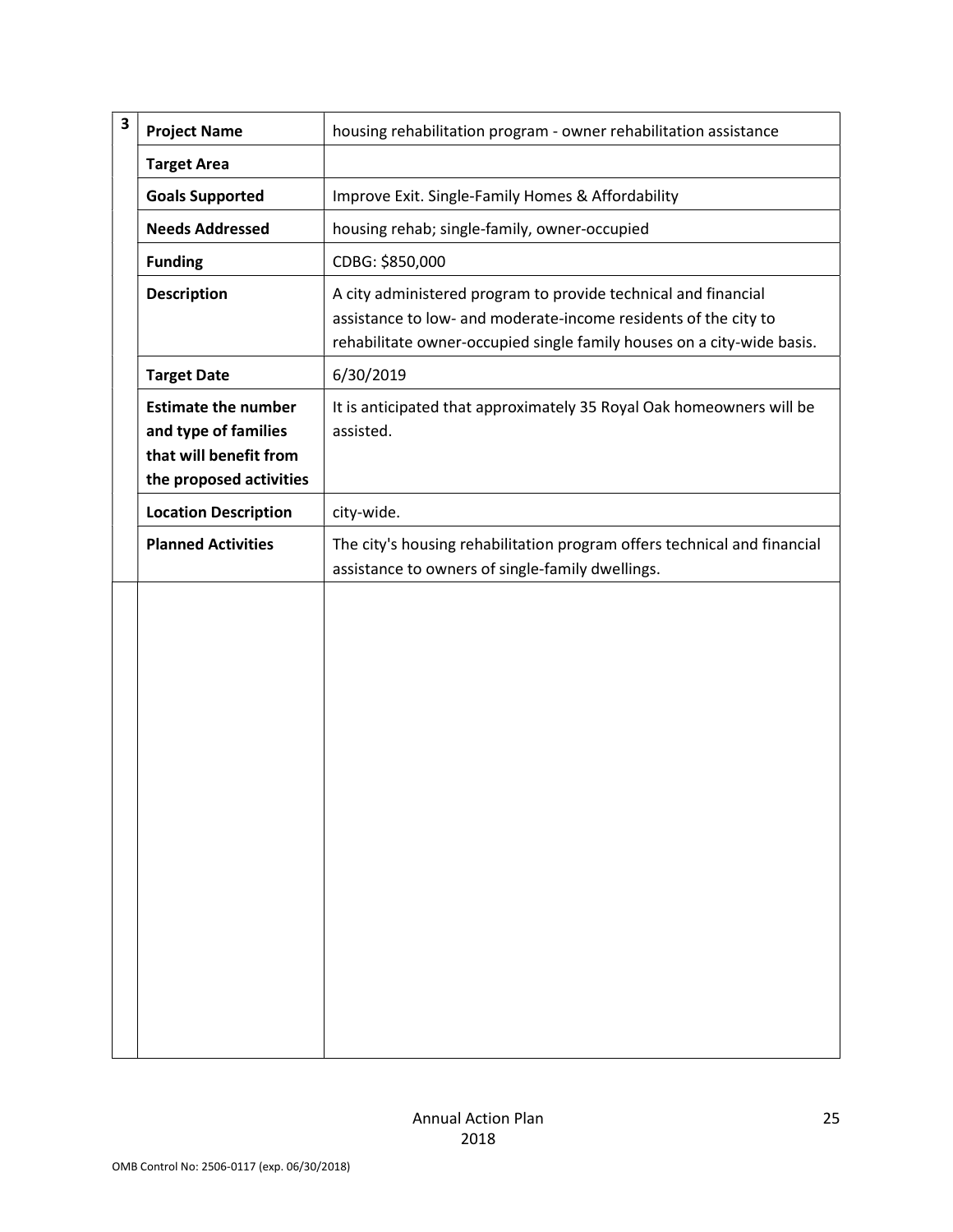| 4 | <b>Project Name</b>                                                                                     | outdoor fitness equipment - Cody Park, Grant Park, Barton Park - north,<br><b>Waterworks Park</b>                                                                                                                                                                                                                                                                                                                                                                                                                                                                                                                                                                                                                                                                                                                                    |
|---|---------------------------------------------------------------------------------------------------------|--------------------------------------------------------------------------------------------------------------------------------------------------------------------------------------------------------------------------------------------------------------------------------------------------------------------------------------------------------------------------------------------------------------------------------------------------------------------------------------------------------------------------------------------------------------------------------------------------------------------------------------------------------------------------------------------------------------------------------------------------------------------------------------------------------------------------------------|
|   | <b>Target Area</b>                                                                                      |                                                                                                                                                                                                                                                                                                                                                                                                                                                                                                                                                                                                                                                                                                                                                                                                                                      |
|   | <b>Goals Supported</b>                                                                                  | Improve Public Facilities & Infrastructure                                                                                                                                                                                                                                                                                                                                                                                                                                                                                                                                                                                                                                                                                                                                                                                           |
|   | <b>Needs Addressed</b>                                                                                  | facilities & infrastructure improv within LMAs<br>improvements at parks and recreation facilities                                                                                                                                                                                                                                                                                                                                                                                                                                                                                                                                                                                                                                                                                                                                    |
|   | <b>Funding</b>                                                                                          | CDBG: \$900,000                                                                                                                                                                                                                                                                                                                                                                                                                                                                                                                                                                                                                                                                                                                                                                                                                      |
|   | <b>Description</b>                                                                                      | CDBG funds will be utilized to design, purchase and install high quality,<br>durable outdoor fitness equipment at one or more of the following<br>parks which are located within a low- to moderate-income target areas<br>of the city; Cody Park, Grant Park, Barton Park - north, Waterworks<br>Park. The equipment will vary from park to park depending on the park<br>setting, composition of the surround neighborhood, & budget. There<br>are a wide variety of interchangeable components. All outdoor fitness<br>equipment areas shall be on durable, 100% post-consumer recycled,<br>interlocking rubber tiles designed to offer a non-slip, ADA-compliant<br>surface that exceeds impact resistant standards. Outdoor fitness<br>equipment shall become a common feature/element into a network of<br>neighborhood parks. |
|   | <b>Target Date</b>                                                                                      | 6/30/2019                                                                                                                                                                                                                                                                                                                                                                                                                                                                                                                                                                                                                                                                                                                                                                                                                            |
|   | <b>Estimate the number</b><br>and type of families<br>that will benefit from<br>the proposed activities | Cody Park is located within census track 1839, block group 3 which<br>contains 365 low- to moderate-income individuals (50.34%). Grant Park<br>is located within census track 1844, block group 3 which contains 440<br>low- to moderate-income individuals. Barton Park - north is located<br>within census track 1842, block group 2 which contains 455 low-to<br>moderate-income individuals (44.17%). Waterworks Park is located<br>within census track 1837, block group 2 which contains 420 low- to<br>moderate-income individuals (36.68%). The referenced data is taken<br>from HUD's posted PY2017 LMISD ACS.                                                                                                                                                                                                              |
|   | <b>Location Description</b>                                                                             | Cody Park is located at the intersection of E 12 Mile Rd. and Cody Rd<br>(800 E 12 Mile Rd). Grant Park is located at the intersection of E 4th St.<br>and Kayser Ave. (800 E 4th St.). Barton Park - north is located at the<br>intersection of N. Troy St. and Pingree Blvd. (200 Pingree Blvd.).<br>Waterworks Park is located between the following streets: Lloyd Ave /<br>Magnolia Ave / Beechwood Dr / Marywood Dr (606 Lloyd Ave).                                                                                                                                                                                                                                                                                                                                                                                           |
|   | <b>Planned Activities</b>                                                                               | CDBG funds will be utilized design, purchase and install outdoor fitness<br>equipment and related accessories in neighborhood parks.                                                                                                                                                                                                                                                                                                                                                                                                                                                                                                                                                                                                                                                                                                 |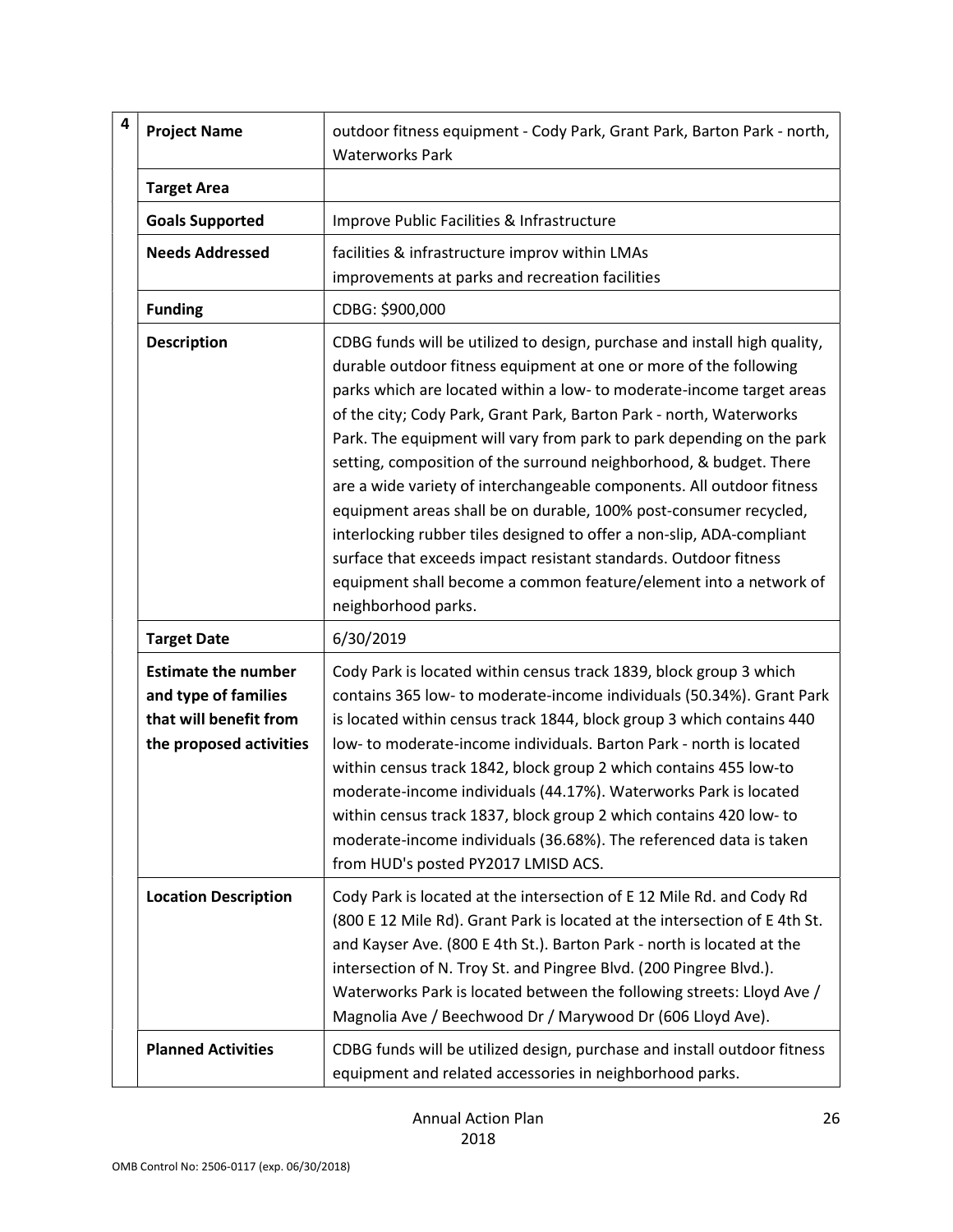| 5 | <b>Project Name</b>                                                                                     | neighborhood tree replacement program                                                                                                                                                                                                                                                                                                                                   |
|---|---------------------------------------------------------------------------------------------------------|-------------------------------------------------------------------------------------------------------------------------------------------------------------------------------------------------------------------------------------------------------------------------------------------------------------------------------------------------------------------------|
|   | <b>Target Area</b>                                                                                      |                                                                                                                                                                                                                                                                                                                                                                         |
|   | <b>Goals Supported</b>                                                                                  | Improve Public Facilities & Infrastructure                                                                                                                                                                                                                                                                                                                              |
|   | <b>Needs Addressed</b>                                                                                  | facilities & infrastructure improv within LMAs<br>improvements at parks and recreation facilities                                                                                                                                                                                                                                                                       |
|   | <b>Funding</b>                                                                                          | CDBG: \$150,000                                                                                                                                                                                                                                                                                                                                                         |
|   | <b>Description</b>                                                                                      | In the past 10 years, many trees have been removed within the city's<br>public right-of-way, between the back of curb and sidewalk, OR within<br>city parks due to disease or age. CDBG funds will be expended to hire a<br>contractor to purchase and plant trees in these settings in low- to<br>moderate-income neighborhoods in the city.                           |
|   | <b>Target Date</b>                                                                                      | 6/30/2019                                                                                                                                                                                                                                                                                                                                                               |
|   | <b>Estimate the number</b><br>and type of families<br>that will benefit from<br>the proposed activities | The tree planting program will focus on eligible CDBG target areas (LMI<br>census tracks - block groups) throughout the city. PY2018 may focus on<br>1844-3 (600 LMI persons / 41.31%), 1842-2 (650 LMI persons /<br>44.17%), 1841-3 (460 LMI persons / 39.22%), & 1841-4 (480 LMI<br>persons / 53.79%). A total of 2,190 LMI persons may benefit from the<br>activity. |
|   | <b>Location Description</b>                                                                             | The following census tracks - block groups may benefit from the<br>activity: 1844-3, 1842-2, 1841-3, 1841-4                                                                                                                                                                                                                                                             |
|   | <b>Planned Activities</b>                                                                               | Purchase and planting of appropriate tree species.                                                                                                                                                                                                                                                                                                                      |
|   |                                                                                                         |                                                                                                                                                                                                                                                                                                                                                                         |
|   | <b>Project Name</b>                                                                                     | program administration                                                                                                                                                                                                                                                                                                                                                  |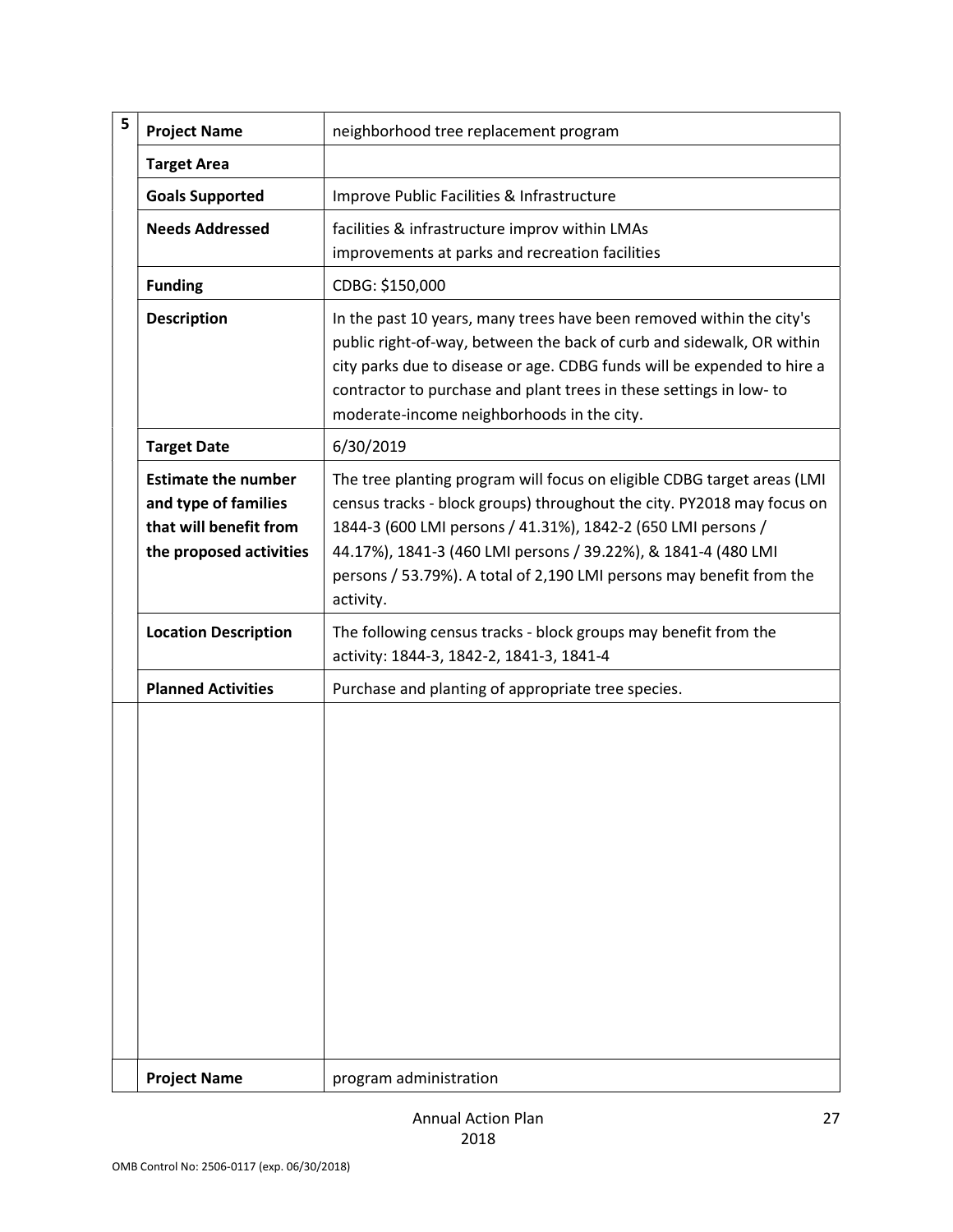| 6 | <b>Target Area</b>                                                                                      |                                                                                                                         |
|---|---------------------------------------------------------------------------------------------------------|-------------------------------------------------------------------------------------------------------------------------|
|   | <b>Goals Supported</b>                                                                                  | Improve Exit. Single-Family Homes & Affordability                                                                       |
|   |                                                                                                         | <b>Gain Access To Public Services</b>                                                                                   |
|   |                                                                                                         | Improve Public Facilities & Infrastructure                                                                              |
|   | <b>Needs Addressed</b>                                                                                  |                                                                                                                         |
|   | <b>Funding</b>                                                                                          | CDBG: \$200,000                                                                                                         |
|   | <b>Description</b>                                                                                      | Program administration funds continue to allow the proper oversight of<br>projects and compliance with HUD regulations. |
|   | <b>Target Date</b>                                                                                      | 6/30/2019                                                                                                               |
|   | <b>Estimate the number</b><br>and type of families<br>that will benefit from<br>the proposed activities | $\overline{\phantom{0}}$                                                                                                |
|   | <b>Location Description</b>                                                                             |                                                                                                                         |
|   | <b>Planned Activities</b>                                                                               | CDBG funds wil be utilized to administer the program.                                                                   |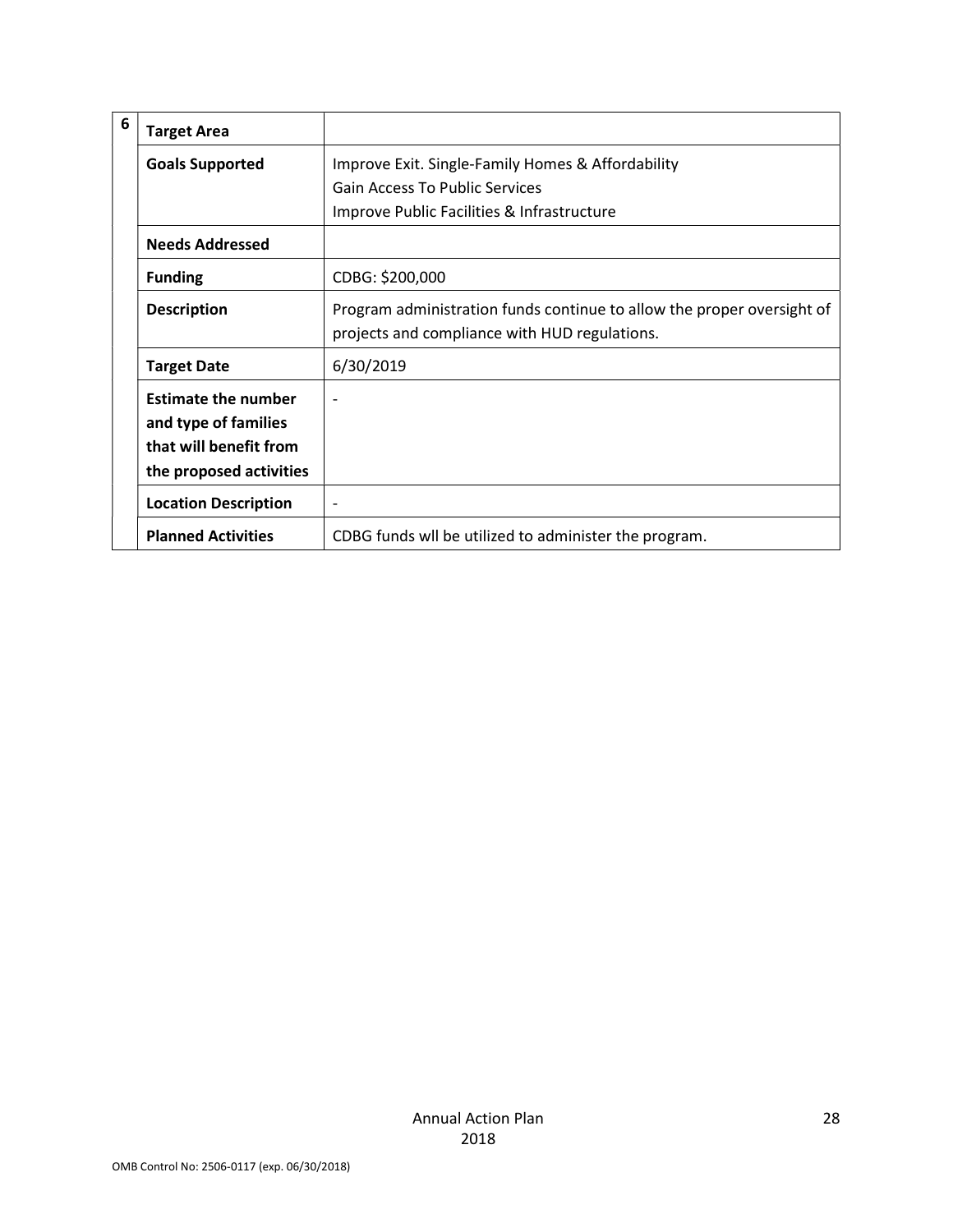# AP-50 Geographic Distribution - 91.420, 91.220(f)

# Description of the geographic areas of the entitlement (including areas of low-income and minority concentration) where assistance will be directed

No geographic areas identified.

#### Geographic Distribution

| <b>Target Area</b> | <b>Percentage of Funds</b> |
|--------------------|----------------------------|
| City of Royal Oak  |                            |

Table 8 - Geographic Distribution

## Rationale for the priorities for allocating investments geographically

-

#### Discussion

-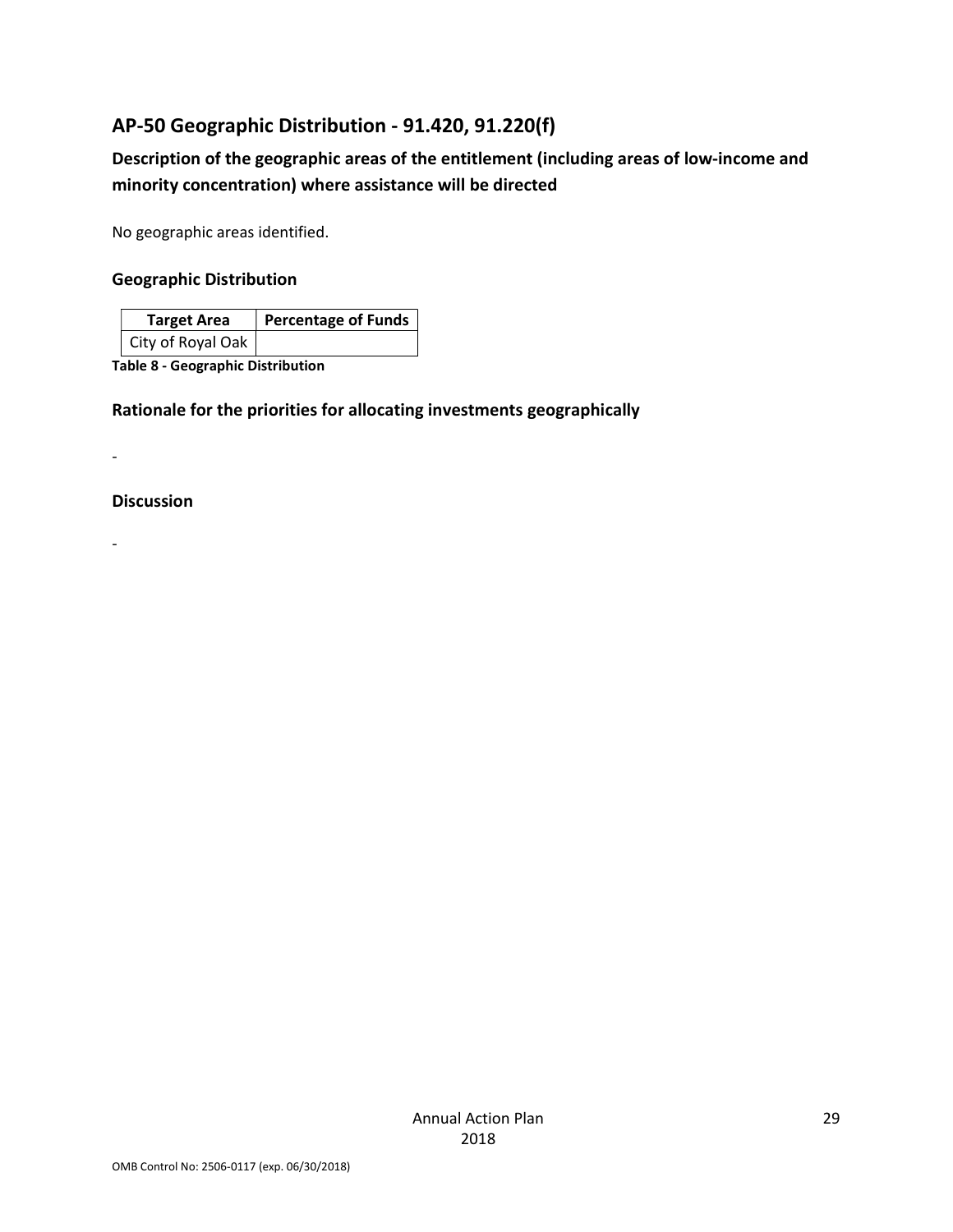# AP-75 Barriers to affordable housing -91.420, 91.220(j)

Introduction

Actions it planned to remove or ameliorate the negative effects of public policies that serve as barriers to affordable housing such as land use controls, tax policies affecting land, zoning ordinances, building codes, fees and charges, growth limitations, and policies affecting the return on residential investment

Discussion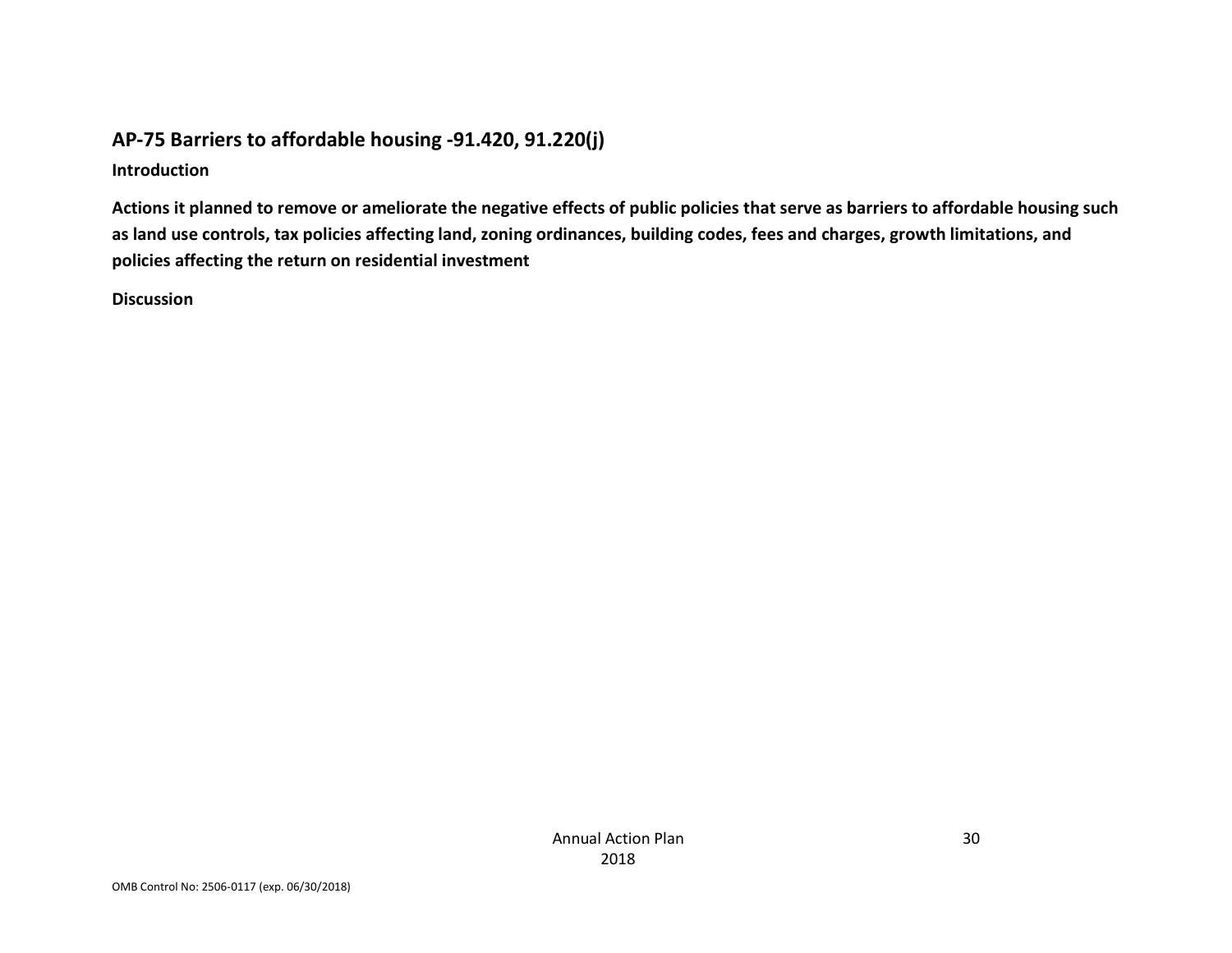# AP-85 Other Actions - 91.420, 91.220(k)

# Introduction

The City of Royal Oak will engage in a wide variety of activities intended to address the identified needs.

#### Actions planned to address obstacles to meeting underserved needs

The underserved may include special need individuals, minority concentrations, those experiencing homelessness or those at-risk of becoming homeless, victims of domestic violence or sexual assault, returning veterans, the frail and elderly, large families, etc. The city will allocate CDBG funds to its athome senior assistance program (ROSES). CDBG funds will be provided the South Oakland Shelter, a local organizations that assist those experiencing homelessness or those at-risk of becoming homeless. CDBG funds leverage their opportunity to further serve those in need within Royal Oak. The city administered ROSES provides affordable in-home chores for Royal Oak's elderly residents who may otherwise not be able to care for themselves.

#### Actions planned to foster and maintain affordable housing

The city plans to preserve and increase the supply of affordable owner-occupied and renter-occupied housing for low- to moderate-income residents through CDBG-funded housing rehabilitation and new construction, advocacy, policies and regulations. The program offers low and no interest loans for rehabilitation. These low or no cost financial options make it more affordable for homeowners to protect their investment and maintain affordable living conditions. Additionally, the city participates in the Oakland County HOME Consortium. The consortium has greater direction on how its proportional HOME funds are expended on projects within Oakland County versus the state administered program which invested our proportional funds state-wide.

#### Actions planned to reduce lead-based paint hazards

The city operates a CDBG-funded housing rehabilitation program (owner-occupied single-family dwellings). The program has specific procedures which outline the steps required to educate, test, contain and/or remediate LBP. All rehabilitation projects in which the structure was constructed before 1978 fall under the Federal LBP regulations. A lead hazard information pamphlet is provided to all prospective participants in the housing rehabilitation program, regardless of age of the structure. If the structure was built before 1978, a LBP risk assessment is conducted. The results are provided to the applicant. The finds are incorporated into the specifications for the rehabilitation work. All of the contractors participating in the city's housing rehabilitation program must present and maintain status as a LBP certified contractor. The risk assessment determines the degree of rehabilitation work needed to gain compliance with Federal LBP regulations and provide LBP-free living environment to all homeowners. Occupants may not be present during any site work. Once the contractor has completed all site work, a LBP clearance test is conducted. The results of the clearance test are provided to the

Annual Action Plan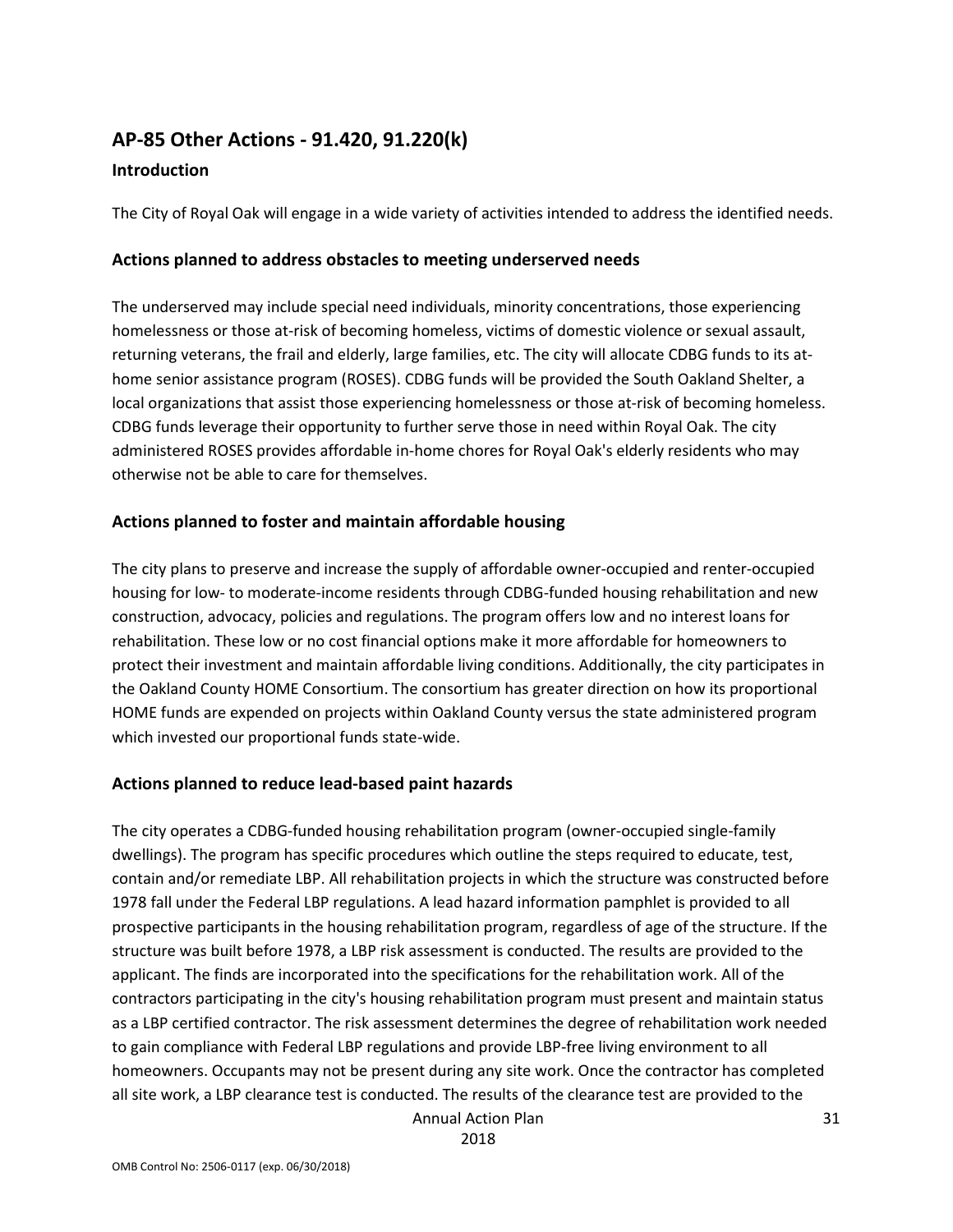homeowner. No occupant may return to the dwelling unit until the site gains clearance. All public service subreceipients that provide housing assistance in any manner must verify that the associated housing unit has been inspected and meets HUD's minimum required Housing Quality Standards (HQS) inspection, requirements including the provisions regarding LBP. Any dwelling unit that does not meet HUD's HQS standards must be brought into compliance. These actions educate the public of the danger of LBP, ensure compliance with Federal regulations to address the presence of LBP, and provide a LBPfree living environment for all occupants upon completion of all site work.

## Actions planned to reduce the number of poverty-level families

The city plans to fund its housing rehabilitation program. The city believes poverty-level families will financially and emotionally benefit greatly from livable single-family homes. A stable living arrangement can lead to great economic stability and upward economic mobility. The city actively seeks Section 3 (low-income residents or businesses) in every CDBG-funded project. The selection of Section 3 firms provides economic gain to poverty-level families.

## Actions planned to develop institutional structure

The city relies on existing agencies to assist its residents with access to a wide variety of public services. All of the city's CDBG subrecipients are required utilize HMIS. This creates a seamless information system to assist clients in need that may utilize different agencies for different services. The information system helps reduce redundant institutional efforts and keep clients on track with their own case management efforts.

# Actions planned to enhance coordination between public and private housing and social service agencies

The city's continued participation in the Oakland County HOME Consortium greatly strengthens its knowledge of and access to the Continuum of Care, other HUD-funded levels of government within Oakland County, and a broader network of social service agencies. Regular meetings and networking strenghten our knowledge of the local needs and the institutional structure to deliver results.

## **Discussion**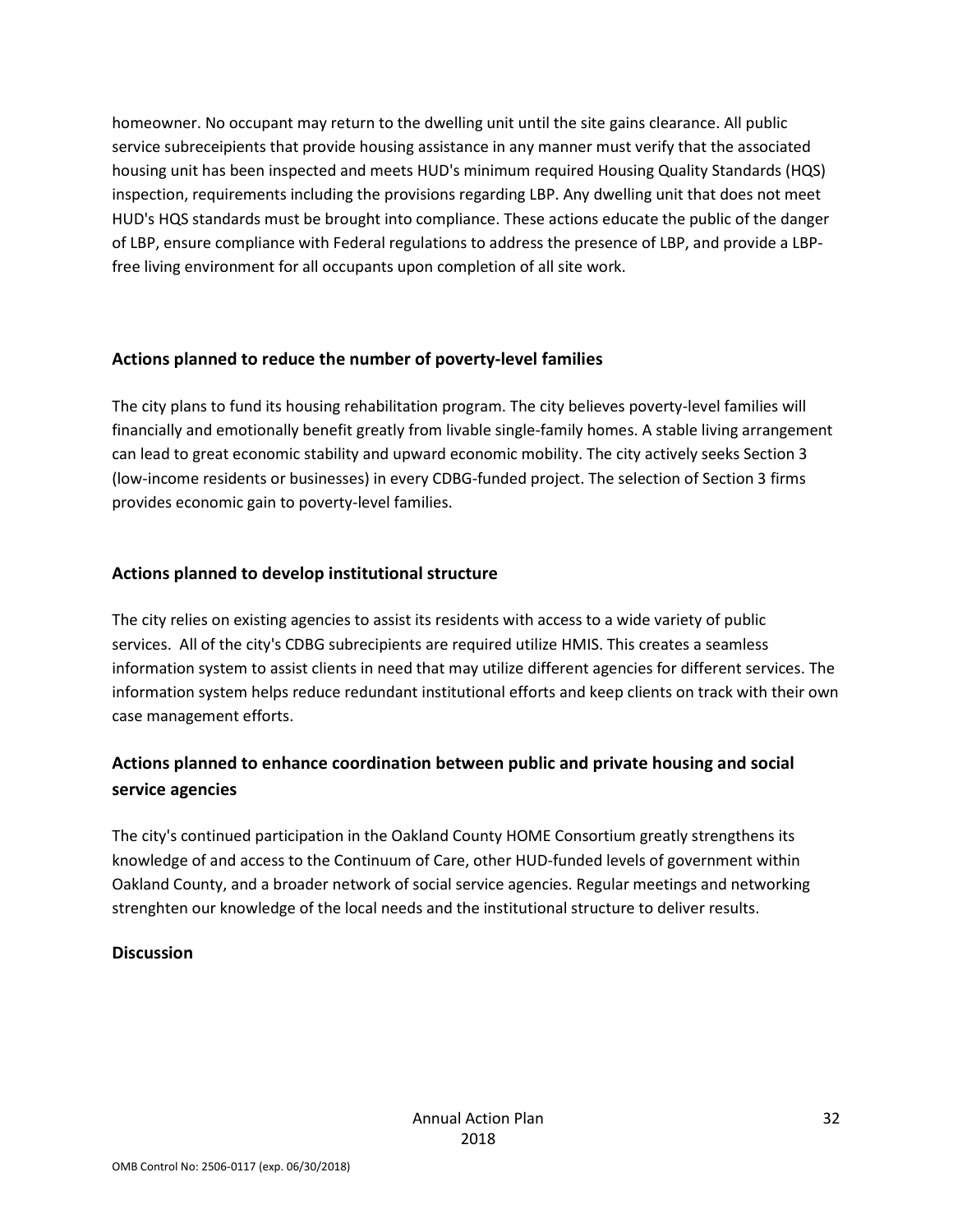# Program Specific Requirements

AP-90 Program Specific Requirements - 91.420, 91.220(l)(1,2,4)

## Introduction

-

# Community Development Block Grant Program (CDBG) Reference 24 CFR 91.220(l)(1)

Projects planned with all CDBG funds expected to be available during the year are identified in the Projects Table. The following identifies program income that is available for use that is included in projects to be carried out.

| 1. The total amount of program income that will have been received before the start of the next   |   |
|---------------------------------------------------------------------------------------------------|---|
| program year and that has not yet been reprogrammed                                               | 0 |
| 2. The amount of proceeds from section 108 loan guarantees that will be used during the year to   |   |
| address the priority needs and specific objectives identified in the grantee's strategic plan.    | 0 |
| 3. The amount of surplus funds from urban renewal settlements                                     | 0 |
| 4. The amount of any grant funds returned to the line of credit for which the planned use has not |   |
| been included in a prior statement or plan                                                        | 0 |
| 5. The amount of income from float-funded activities                                              | 0 |
| <b>Total Program Income:</b>                                                                      | 0 |
|                                                                                                   |   |

#### Other CDBG Requirements

1. The amount of urgent need activities 0 2. The estimated percentage of CDBG funds that will be used for activities that benefit persons of low and moderate income.Overall Benefit - A consecutive period of one, two or three years may be used to determine that a minimum overall benefit of 70% of CDBG funds is used to benefit persons of low and moderate income. Specify the years covered that include this Annual Action Plan. 100.00%